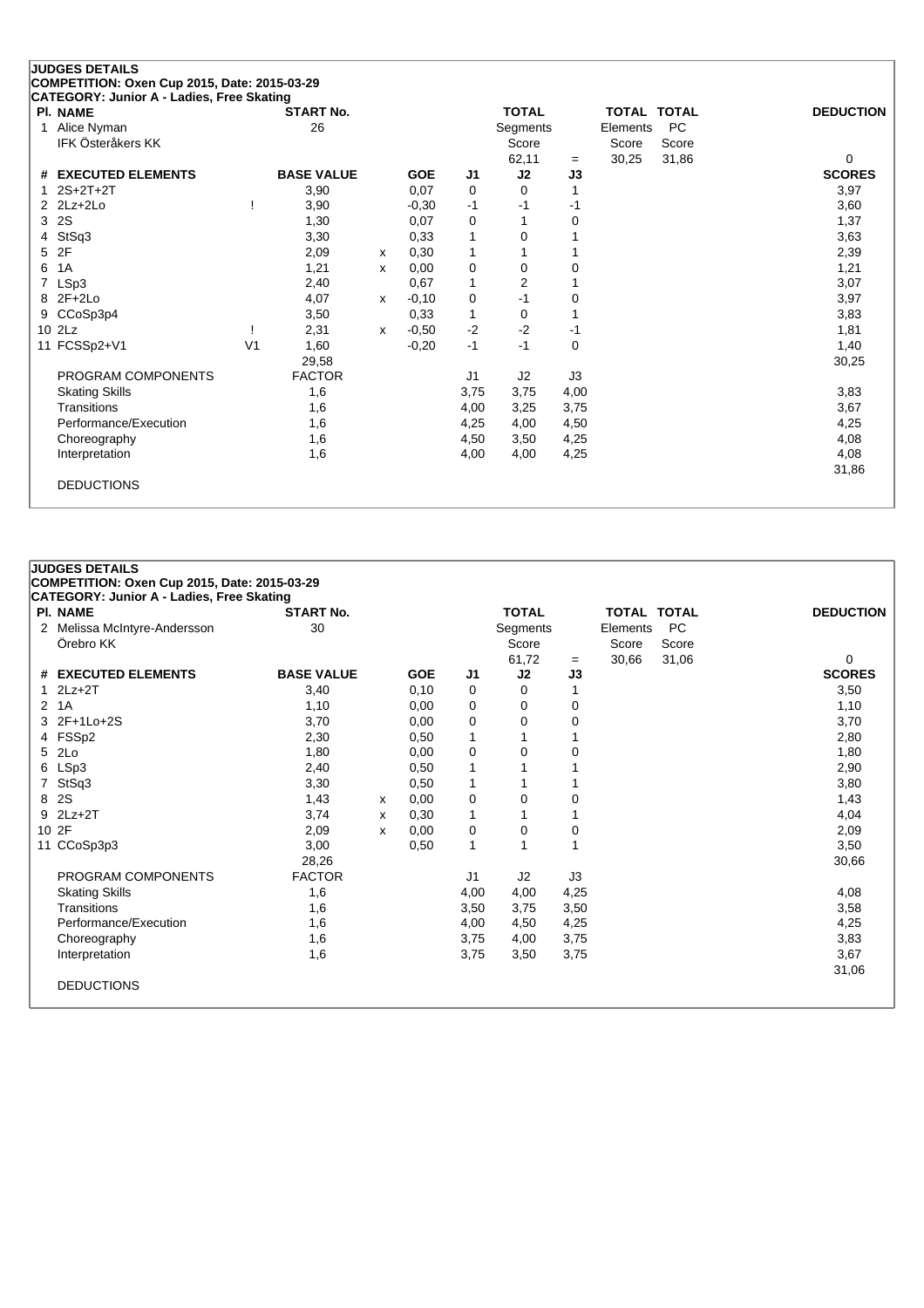|   | <b>JUDGES DETAILS</b>                        |                   |   |            |                |              |          |                    |           |                  |
|---|----------------------------------------------|-------------------|---|------------|----------------|--------------|----------|--------------------|-----------|------------------|
|   | COMPETITION: Oxen Cup 2015, Date: 2015-03-29 |                   |   |            |                |              |          |                    |           |                  |
|   | CATEGORY: Junior A - Ladies, Free Skating    |                   |   |            |                |              |          |                    |           |                  |
|   | <b>PI. NAME</b>                              | <b>START No.</b>  |   |            |                | <b>TOTAL</b> |          | <b>TOTAL TOTAL</b> |           | <b>DEDUCTION</b> |
| 3 | Alexandra Lindell                            | 20                |   |            |                | Segments     |          | Elements           | <b>PC</b> |                  |
|   | Föreningen Drevvikens Konståkningsak         |                   |   |            |                | Score        |          | Score              | Score     |                  |
|   |                                              |                   |   |            |                | 59,89        | $=$      | 31,83              | 29,06     |                  |
| # | <b>EXECUTED ELEMENTS</b>                     | <b>BASE VALUE</b> |   | <b>GOE</b> | J <sub>1</sub> | J2           | J3       |                    |           | <b>SCORES</b>    |
| 1 | 2A                                           | 3,30              |   | $-1,00$    | $-2$           | $-2$         | $-2$     |                    |           | 2,30             |
| 2 | 2A                                           | 3,30              |   | $-1,50$    | $-3$           | $-3$         | $-3$     |                    |           | 1,80             |
| 3 | FCCoSp3p3                                    | 3,00              |   | 0,17       | $\mathbf{1}$   | 0            | 0        |                    |           | 3,17             |
| 4 | 2Lz                                          | 2,10              |   | 0,00       | 0              | 0            | $\Omega$ |                    |           | 2,10             |
| 5 | LSp2                                         | 1,90              |   | 0,50       | 1              |              |          |                    |           | 2,40             |
| 6 | StSq2                                        | 2,60              |   | 0,33       | 1              |              | $\Omega$ |                    |           | 2,93             |
|   | 2Lz                                          | 2,31              | x | 0,40       | 1              | 2            |          |                    |           | 2,71             |
| 8 | 2F+1Lo+2Lo                                   | 4,62              | x | $-0,10$    | -1             | 0            | 0        |                    |           | 4,52             |
| 9 | $2Lo+2T$                                     | 3,41              | х | 0,30       | $\mathbf{1}$   |              |          |                    |           | 3,71             |
|   | 10 2F+2T                                     | 3,52              | x | 0,00       | 0              | 0            | 0        |                    |           | 3,52             |
|   | 11 CCoSp3p2                                  | 2,50              |   | 0,17       | 0              |              | $\Omega$ |                    |           | 2,67             |
|   |                                              | 32,56             |   |            |                |              |          |                    |           | 31,83            |
|   | PROGRAM COMPONENTS                           | <b>FACTOR</b>     |   |            | J <sub>1</sub> | J2           | J3       |                    |           |                  |
|   | <b>Skating Skills</b>                        | 1,6               |   |            | 4,00           | 3,75         | 3,75     |                    |           | 3,83             |
|   | Transitions                                  | 1,6               |   |            | 3,75           | 3,25         | 3,25     |                    |           | 3,42             |
|   | Performance/Execution                        | 1,6               |   |            | 3,75           | 4,00         | 3,75     |                    |           | 3,83             |
|   | Choreography                                 | 1,6               |   |            | 3,50           | 3,50         | 3,50     |                    |           | 3,50             |
|   | Interpretation                               | 1,6               |   |            | 3,50           | 4,00         | 3,25     |                    |           | 3,58             |
|   |                                              |                   |   |            |                |              |          |                    |           | 29,06            |
|   | <b>DEDUCTIONS</b>                            |                   |   |            |                |              |          |                    |           |                  |
|   | Falls: 1                                     |                   |   |            |                |              |          |                    |           |                  |

| <b>JUDGES DETAILS</b>                            |                          |                   |   |            |                |              |             |                    |           |                  |
|--------------------------------------------------|--------------------------|-------------------|---|------------|----------------|--------------|-------------|--------------------|-----------|------------------|
| COMPETITION: Oxen Cup 2015, Date: 2015-03-29     |                          |                   |   |            |                |              |             |                    |           |                  |
| <b>CATEGORY: Junior A - Ladies, Free Skating</b> |                          |                   |   |            |                |              |             |                    |           |                  |
| <b>PI. NAME</b>                                  |                          | <b>START No.</b>  |   |            |                | <b>TOTAL</b> |             | <b>TOTAL TOTAL</b> |           | <b>DEDUCTION</b> |
| 4 Mikaela Seger                                  |                          | 24                |   |            |                | Segments     |             | Elements           | <b>PC</b> |                  |
| Örebro KK                                        |                          |                   |   |            |                | Score        |             | Score              | Score     |                  |
|                                                  |                          |                   |   |            |                | 56,71        | $=$         | 26,18              | 30,53     | 0                |
| # EXECUTED ELEMENTS                              |                          | <b>BASE VALUE</b> |   | <b>GOE</b> | J <sub>1</sub> | J2           | J3          |                    |           | <b>SCORES</b>    |
| $12F+2T$                                         |                          | 3,20              |   | 0,30       | 1              |              |             |                    |           | 3,50             |
| 2 1A                                             |                          | 1,10              |   | 0,00       | 0              | 0            | 0           |                    |           | 1,10             |
| 3 LSp2                                           |                          | 1,90              |   | 0,50       | $\mathbf{1}$   | 1            |             |                    |           | 2,40             |
| 4 $2Lz$ e+2T<                                    | е                        | 2,40              |   | $-0.90$    | $-3$           | $-3$         | $-3$        |                    |           | 1,50             |
| 5 2S+1Lo<+2S<                                    | $\overline{\phantom{a}}$ | 2,60              |   | $-0.47$    | $-3$           | $-2$         | $-2$        |                    |           | 2,13             |
| 6 StSq3                                          |                          | 3,30              |   | 0,17       | 0              | 1            | 0           |                    |           | 3,47             |
| 7 FCSp1                                          |                          | 1,90              |   | 0,50       | 1              | 1            |             |                    |           | 2,40             |
| 8 2F                                             |                          | 2,09              | X | $-0,20$    | -1             | -1           | 0           |                    |           | 1,89             |
| 9 2Lo                                            |                          | 1,98              | x | 0,00       | 0              | 0            | 0           |                    |           | 1,98             |
| 10 CCoSp3p4                                      |                          | 3,50              |   | 0,33       | 1              | 1            | 0           |                    |           | 3,83             |
| 11 2Lo                                           |                          | 1,98              | X | 0,00       | 0              | $\mathbf 0$  | $\mathbf 0$ |                    |           | 1,98             |
|                                                  |                          | 25,95             |   |            |                |              |             |                    |           | 26,18            |
| PROGRAM COMPONENTS                               |                          | <b>FACTOR</b>     |   |            | J1             | J2           | J3          |                    |           |                  |
| <b>Skating Skills</b>                            |                          | 1,6               |   |            | 3,50           | 3,75         | 4,00        |                    |           | 3,75             |
| Transitions                                      |                          | 1,6               |   |            | 3,50           | 3,75         | 3,25        |                    |           | 3,50             |
| Performance/Execution                            |                          | 1,6               |   |            | 4,00           | 4,00         | 4,25        |                    |           | 4,08             |
| Choreography                                     |                          | 1,6               |   |            | 3,75           | 3,75         | 3,75        |                    |           | 3,75             |
| Interpretation                                   |                          | 1,6               |   |            | 3,50           | 4,50         | 4,00        |                    |           | 4,00             |
|                                                  |                          |                   |   |            |                |              |             |                    |           | 30,53            |
| <b>DEDUCTIONS</b>                                |                          |                   |   |            |                |              |             |                    |           |                  |
|                                                  |                          |                   |   |            |                |              |             |                    |           |                  |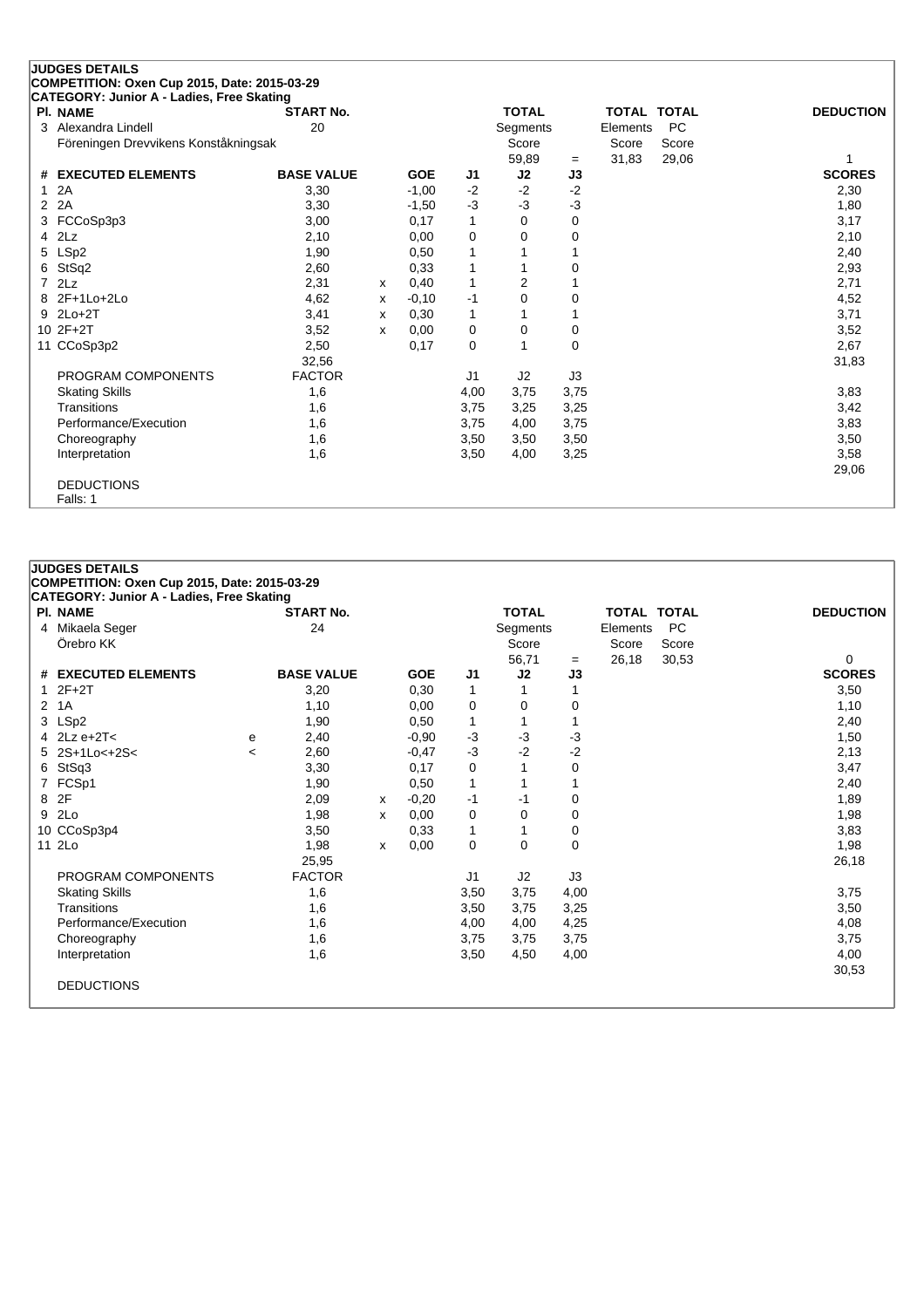|   | <b>JUDGES DETAILS</b>                                        |                   |   |            |             |              |      |          |                    |                  |
|---|--------------------------------------------------------------|-------------------|---|------------|-------------|--------------|------|----------|--------------------|------------------|
|   | COMPETITION: Oxen Cup 2015, Date: 2015-03-29                 |                   |   |            |             |              |      |          |                    |                  |
|   | CATEGORY: Junior A - Ladies, Free Skating<br><b>PI. NAME</b> | <b>START No.</b>  |   |            |             | <b>TOTAL</b> |      |          | <b>TOTAL TOTAL</b> | <b>DEDUCTION</b> |
| 5 | Johanna Forsberg                                             | 27                |   |            |             | Segments     |      | Elements | <b>PC</b>          |                  |
|   | Hammarö KK                                                   |                   |   |            |             | Score        |      | Score    | Score              |                  |
|   |                                                              |                   |   |            |             | 56,02        | $=$  | 26,68    | 29,34              | 0                |
|   | # EXECUTED ELEMENTS                                          | <b>BASE VALUE</b> |   | <b>GOE</b> | J1          | J2           | J3   |          |                    | <b>SCORES</b>    |
|   | FCCoSp2p1                                                    | 1,40              |   | 0,07       | 0           |              | $-1$ |          |                    | 1,47             |
|   | $2$ $2$ $Lo+2$ $Lo+2$                                        | 3,60              |   | 0,10       | 0           | 0            |      |          |                    | 3,70             |
| 3 | 2F+1Lo+2S                                                    | 3,70              |   | 0,00       | 0           | 0            | 0    |          |                    | 3,70             |
| 4 | LSp2                                                         | 1,90              |   | 0,17       | 0           | 0            |      |          |                    | 2,07             |
| 5 | StSq2                                                        | 2,60              |   | $-0,17$    | 0           | $-1$         | 0    |          |                    | 2,43             |
| 6 | 1A                                                           | 1,21              | x | 0,00       | 0           | 0            | 0    |          |                    | 1,21             |
| 7 | 2Lz                                                          | 2,31              | x | 0.00       | 0           | 0            | 0    |          |                    | 2,31             |
| 8 | CCoSp3p2                                                     | 2,50              |   | 0,33       | 1           |              | 0    |          |                    | 2,83             |
| 9 | 2S                                                           | 1,43              | x | 0,00       | $\mathbf 0$ | 0            | 0    |          |                    | 1,43             |
|   | 10 2Lz+2T                                                    | 3,74              | x | $-0,30$    | $-1$        | $-1$         | $-1$ |          |                    | 3,44             |
|   | 11 2F                                                        | 2,09              | x | 0,00       | 0           | $\Omega$     | 0    |          |                    | 2,09             |
|   |                                                              | 26,48             |   |            |             |              |      |          |                    | 26,68            |
|   | PROGRAM COMPONENTS                                           | <b>FACTOR</b>     |   |            | J1          | J2           | J3   |          |                    |                  |
|   | <b>Skating Skills</b>                                        | 1,6               |   |            | 3,50        | 3,50         | 3,75 |          |                    | 3,58             |
|   | Transitions                                                  | 1,6               |   |            | 3,75        | 3,50         | 3,00 |          |                    | 3,42             |
|   | Performance/Execution                                        | 1,6               |   |            | 3,75        | 4,25         | 3,75 |          |                    | 3,92             |
|   | Choreography                                                 | 1,6               |   |            | 3,50        | 3,75         | 3,25 |          |                    | 3,50             |
|   | Interpretation                                               | 1,6               |   |            | 3,75        | 4,50         | 3,50 |          |                    | 3,92             |
|   |                                                              |                   |   |            |             |              |      |          |                    | 29,34            |
|   | <b>DEDUCTIONS</b>                                            |                   |   |            |             |              |      |          |                    |                  |
|   |                                                              |                   |   |            |             |              |      |          |                    |                  |

| <b>JUDGES DETAILS</b>                            |                   |   |            |                |              |      |                    |           |                  |
|--------------------------------------------------|-------------------|---|------------|----------------|--------------|------|--------------------|-----------|------------------|
| COMPETITION: Oxen Cup 2015, Date: 2015-03-29     |                   |   |            |                |              |      |                    |           |                  |
| <b>CATEGORY: Junior A - Ladies, Free Skating</b> |                   |   |            |                |              |      |                    |           |                  |
| <b>PI. NAME</b>                                  | <b>START No.</b>  |   |            |                | <b>TOTAL</b> |      | <b>TOTAL TOTAL</b> |           | <b>DEDUCTION</b> |
| 6 Elina Andersson                                | 17                |   |            |                | Segments     |      | Elements           | <b>PC</b> |                  |
| Alingsås Konståkningsklubb                       |                   |   |            |                | Score        |      | Score              | Score     |                  |
|                                                  |                   |   |            |                | 56,00        | $=$  | 28,13              | 27,87     | $\Omega$         |
| # EXECUTED ELEMENTS                              | <b>BASE VALUE</b> |   | <b>GOE</b> | J <sub>1</sub> | J2           | J3   |                    |           | <b>SCORES</b>    |
| 2Lz                                              | 2,10              |   | 0,20       | 1              |              | 0    |                    |           | 2,30             |
| 2 2F+2Lo                                         | 3,70              |   | 0,30       | 1              | 1            |      |                    |           | 4,00             |
| 3 CCoSp3p3                                       | 3,00              |   | $-0.60$    | $-2$           | $-2$         | -2   |                    |           | 2,40             |
| $4$ $2Lz$                                        | 2,10              |   | 0,00       | $\mathbf 0$    | $\Omega$     | 0    |                    |           | 2,10             |
| 5 StSq2                                          | 2,60              |   | 0,00       | 0              | 0            | 0    |                    |           | 2,60             |
| 6 2F+2T+2T                                       | 4,95              | x | 0,20       | $\mathbf{1}$   |              | 0    |                    |           | 5,15             |
| 7 FCSp1                                          | 1,90              |   | $-0,10$    | -1             | 0            | 0    |                    |           | 1,80             |
| 8 2Lo+1A+SEQ                                     | 2,55              | x | 0,00       | 0              | 0            | 0    |                    |           | 2,55             |
| 9 2S                                             | 1,43              | x | 0,20       | $\mathbf{1}$   | 1            |      |                    |           | 1,63             |
| 10 2S                                            | 1,43              | x | 0,07       | 0              | 1            | 0    |                    |           | 1,50             |
| 11 SSp3                                          | 2,10              |   | 0,00       | 0              | 0            | 0    |                    |           | 2,10             |
|                                                  | 27,86             |   |            |                |              |      |                    |           | 28,13            |
| PROGRAM COMPONENTS                               | <b>FACTOR</b>     |   |            | J <sub>1</sub> | J2           | J3   |                    |           |                  |
| <b>Skating Skills</b>                            | 1,6               |   |            | 3,75           | 3,50         | 3,50 |                    |           | 3,58             |
| Transitions                                      | 1,6               |   |            | 3,50           | 3,25         | 2,75 |                    |           | 3,17             |
| Performance/Execution                            | 1,6               |   |            | 4,25           | 3,75         | 3,75 |                    |           | 3,92             |
| Choreography                                     | 1,6               |   |            | 3,75           | 3,50         | 3,00 |                    |           | 3,42             |
| Interpretation                                   | 1,6               |   |            | 3,50           | 3,25         | 3,25 |                    |           | 3,33             |
|                                                  |                   |   |            |                |              |      |                    |           | 27,87            |
| <b>DEDUCTIONS</b>                                |                   |   |            |                |              |      |                    |           |                  |
|                                                  |                   |   |            |                |              |      |                    |           |                  |
|                                                  |                   |   |            |                |              |      |                    |           |                  |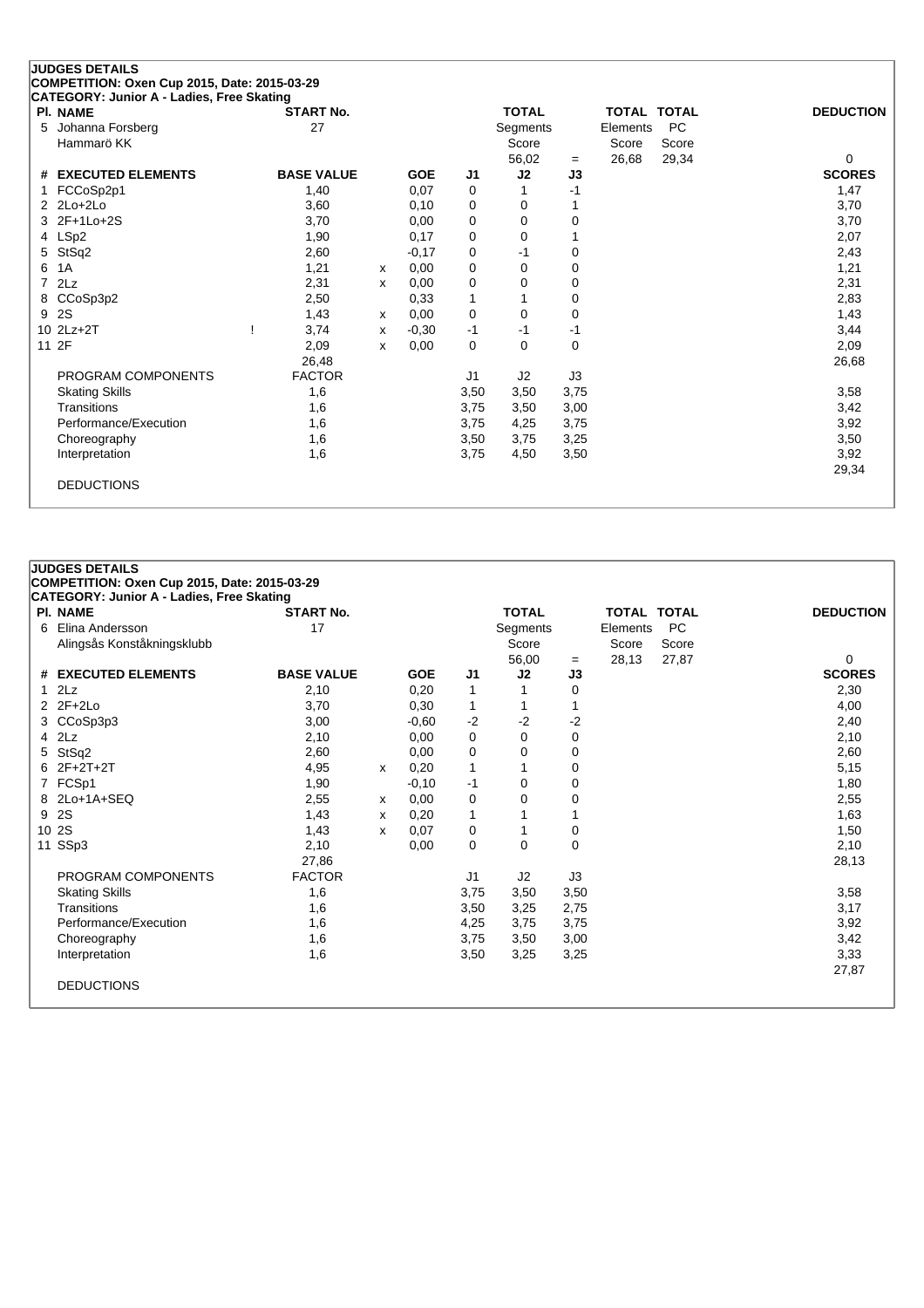#### **JUDGES DETAILS COMPETITION: Oxen Cup 2015, Date: 2015-03-29 CATEGORY: Junior A - Ladies, Free Skating Pl. NAME START No. TOTAL TOTAL TOTAL DEDUCTION** 7 Nina Ljungberg 18 18 Segments Elements PC<br>Tibro KK Score Score Score Score Score Score  $55,42 = 25,76$  30,66 1 **# EXECUTED ELEMENTS BASE VALUE GOE J1 J2 J3 SCORES** 1 2F 1,90 -0,30 -1 -1 -1 1,60 2 2S 1,30 0,00 0 0 0 1,30 3 2Lz+2Lo ! 3,90 -0,30 -1 -1 -1 3,60 4 1A 1,10 0,13 1 1 0 1,23 5 CCoSp3p4 3,50 0,50 1 1 1 4,00 6 1F 0,55 <sup>x</sup> 0,00 0 0 0 0,55 7 2S+1T 1,87 <sup>x</sup> -0,07 -1 0 0 1,80 8 FSSp2 2,30 -0,10 0 0 -1 2,20 9 2Lz+1T ! 2,75 <sup>x</sup> -0,30 -1 -1 -1 2,45 10 StSq3 3,30 0,50 1 1 3,80 11 LSp3 2,40 0,83 1 2 2 3,23 24,87 25,76 PROGRAM COMPONENTS FACTOR U1 J2 J3 Skating Skills 1,6 4,00 3,75 3,75 3,83 Transitions 1,6 3,75 3,50 3,50 3,58 Performance/Execution 1,6 1,6 4,25 3,75 3,75 3,92 Choreography 1,6 3,92 Choreography 1,6 4,00 4,00 4,00 4,00 Interpretation 1,6 3,75 4,25 3,50 3,83 30,66

DEDUCTIONS Falls: 1

| <b>PI. NAME</b>       | <b>START No.</b>  |   |            |                | <b>TOTAL</b> |      | <b>TOTAL TOTAL</b> |           | <b>DEDUCTION</b> |
|-----------------------|-------------------|---|------------|----------------|--------------|------|--------------------|-----------|------------------|
| Ildi Adok<br>8        | 22                |   |            |                | Segments     |      | Elements           | <b>PC</b> |                  |
| Linköpings KF         |                   |   |            |                | Score        |      | Score              | Score     |                  |
|                       |                   |   |            |                | 55,23        | $=$  | 26,16              | 29,07     | 0                |
| # EXECUTED ELEMENTS   | <b>BASE VALUE</b> |   | <b>GOE</b> | J <sub>1</sub> | J2           | J3   |                    |           | <b>SCORES</b>    |
| 1 1 A                 | 1,10              |   | 0.07       | 0              | $\Omega$     | 1    |                    |           | 1,17             |
| 2 2 S                 | 1,30              |   | 0.07       | 0              | 1            | 0    |                    |           | 1,37             |
| 3 2Lz+2Lo+2T          | 5,20              |   | $-0,10$    | -1             | 0            | 0    |                    |           | 5,10             |
| 4 FSSp2               | 2,30              |   | 0,17       | 1              | 0            | 0    |                    |           | 2,47             |
| 5 1Lz                 | 0.60              |   | $-0.07$    | -1             | $-1$         | 0    |                    |           | 0,53             |
| $62S+2Lo$             | 3,41              | x | 0,00       | 0              | 0            | 0    |                    |           | 3,41             |
| 7 LSp3                | 2,40              |   | 0.17       | 0              | 1            | 0    |                    |           | 2,57             |
| 8 StSq2               | 2,60              |   | 0,17       | 1              | 0            | 0    |                    |           | 2,77             |
| 9 2F                  | 2,09              | x | 0.00       | 0              | $\mathbf 0$  | 0    |                    |           | 2,09             |
| 10 $2F+2T<$           | 3,08<br>$\prec$   | X | $-0.80$    | $-3$           | $-3$         | $-2$ |                    |           | 2,28             |
| 11 CCoSp3p2           | 2,50              |   | $-0.10$    | 0              | $\Omega$     | $-1$ |                    |           | 2,40             |
|                       | 26,58             |   |            |                |              |      |                    |           | 26,16            |
| PROGRAM COMPONENTS    | <b>FACTOR</b>     |   |            | J1             | J2           | J3   |                    |           |                  |
| <b>Skating Skills</b> | 1,6               |   |            | 3,50           | 3,75         | 3,75 |                    |           | 3,67             |
| Transitions           | 1,6               |   |            | 3,50           | 3,25         | 3,50 |                    |           | 3,42             |
| Performance/Execution | 1,6               |   |            | 4,00           | 4,00         | 3,75 |                    |           | 3,92             |
| Choreography          | 1,6               |   |            | 3,75           | 3,50         | 3,50 |                    |           | 3,58             |
| Interpretation        | 1,6               |   |            | 3,50           | 3,50         | 3,75 |                    |           | 3,58             |
|                       |                   |   |            |                |              |      |                    |           | 29,07            |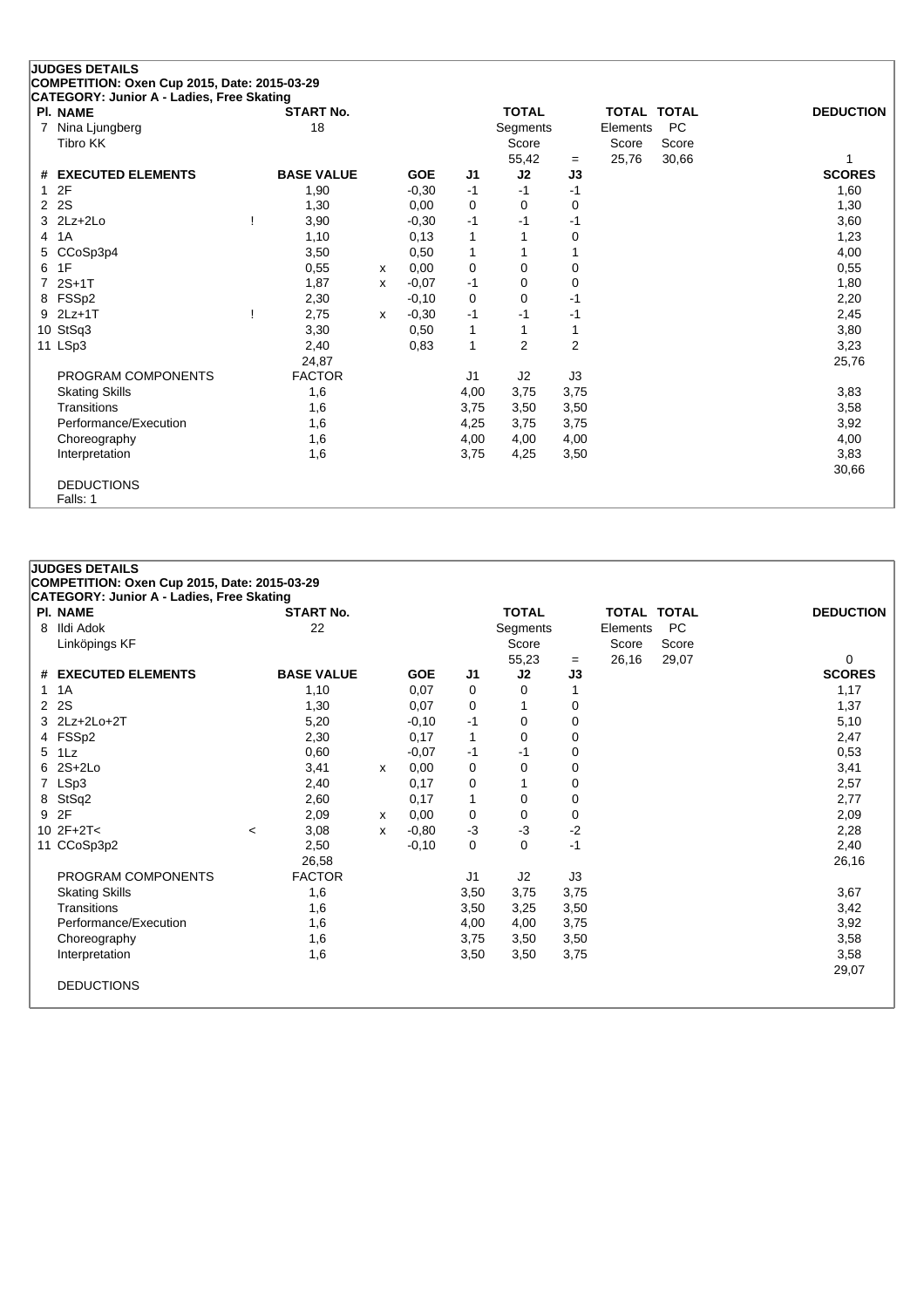|                | <b>JUDGES DETAILS</b><br>COMPETITION: Oxen Cup 2015, Date: 2015-03-29 |                   |   |            |                |                 |          |                    |           |                  |
|----------------|-----------------------------------------------------------------------|-------------------|---|------------|----------------|-----------------|----------|--------------------|-----------|------------------|
|                | CATEGORY: Junior A - Ladies, Free Skating                             |                   |   |            |                |                 |          |                    |           |                  |
|                | <b>PI. NAME</b>                                                       | <b>START No.</b>  |   |            |                | <b>TOTAL</b>    |          | <b>TOTAL TOTAL</b> |           | <b>DEDUCTION</b> |
| 9              | Moa Andersson                                                         | 25                |   |            |                | <b>Segments</b> |          | Elements           | <b>PC</b> |                  |
|                | <b>IFK Österåkers KK</b>                                              |                   |   |            |                | Score           |          | Score              | Score     |                  |
|                |                                                                       |                   |   |            |                | 53,89           | $=$      | 27,82              | 27,07     |                  |
|                | # EXECUTED ELEMENTS                                                   | <b>BASE VALUE</b> |   | <b>GOE</b> | J1             | J2              | J3       |                    |           | <b>SCORES</b>    |
|                | $2S+2Lo$                                                              | 3,10              |   | $-0,70$    | -3             | $-2$            | $-2$     |                    |           | 2,40             |
| $\overline{2}$ | 1A                                                                    | 1,10              |   | 0.00       | 0              | 0               | 0        |                    |           | 1,10             |
| 3              | $2F+2T+2T$                                                            | 4,50              |   | $-0,90$    | $-3$           | $-3$            | -3       |                    |           | 3,60             |
| 4              | 2Lz                                                                   | 2,10              |   | 0,00       | 0              | 0               | 0        |                    |           | 2,10             |
| 5              | LSp1                                                                  | 1,50              |   | 0,50       | 1              |                 |          |                    |           | 2,00             |
|                | StSq3                                                                 | 3,30              |   | 0,17       | 0              |                 | 0        |                    |           | 3,47             |
|                | $2F+2Lo$                                                              | 4,07              | x | 0,10       | 0              | 0               |          |                    |           | 4,17             |
| 8              | FSSp3                                                                 | 2,60              |   | 0,17       | 1              | 0               | 0        |                    |           | 2,77             |
| 9              | 2Lz                                                                   | 2,31              | x | $-0,70$    | -3             | $-2$            | $-2$     |                    |           | 1,61             |
|                | 10 2S                                                                 | 1,43              | x | 0.00       | 0              | 0               | 0        |                    |           | 1,43             |
|                | 11 CCoSp3p3                                                           | 3,00              |   | 0,17       | 0              |                 | $\Omega$ |                    |           | 3,17             |
|                |                                                                       | 29,01             |   |            |                |                 |          |                    |           | 27,82            |
|                | PROGRAM COMPONENTS                                                    | <b>FACTOR</b>     |   |            | J <sub>1</sub> | J2              | J3       |                    |           |                  |
|                | <b>Skating Skills</b>                                                 | 1,6               |   |            | 3,50           | 3,75            | 3,75     |                    |           | 3,67             |
|                | Transitions                                                           | 1,6               |   |            | 3,50           | 3,25            | 3,00     |                    |           | 3,25             |
|                | Performance/Execution                                                 | 1,6               |   |            | 3,50           | 3,25            | 3,75     |                    |           | 3,50             |
|                | Choreography                                                          | 1,6               |   |            | 3,25           | 2,75            | 3,50     |                    |           | 3,17             |
|                | Interpretation                                                        | 1,6               |   |            | 3,50           | 3,00            | 3,50     |                    |           | 3,33             |
|                |                                                                       |                   |   |            |                |                 |          |                    |           | 27,07            |
|                | <b>DEDUCTIONS</b><br>Falls: 1                                         |                   |   |            |                |                 |          |                    |           |                  |

| <b>JUDGES DETAILS</b>                            |         |                   |   |            |                |              |      |                    |           |                  |
|--------------------------------------------------|---------|-------------------|---|------------|----------------|--------------|------|--------------------|-----------|------------------|
| COMPETITION: Oxen Cup 2015, Date: 2015-03-29     |         |                   |   |            |                |              |      |                    |           |                  |
| <b>CATEGORY: Junior A - Ladies, Free Skating</b> |         |                   |   |            |                |              |      |                    |           |                  |
| <b>PI. NAME</b>                                  |         | <b>START No.</b>  |   |            |                | <b>TOTAL</b> |      | <b>TOTAL TOTAL</b> |           | <b>DEDUCTION</b> |
| 10 Ebba Lindevret                                |         | 29                |   |            |                | Segments     |      | Elements           | <b>PC</b> |                  |
| <b>IFK Västerås KK</b>                           |         |                   |   |            |                | Score        |      | Score              | Score     |                  |
|                                                  |         |                   |   |            |                | 53,82        | $=$  | 24,75              | 29,07     | 0                |
| # EXECUTED ELEMENTS                              |         | <b>BASE VALUE</b> |   | <b>GOE</b> | J <sub>1</sub> | J2           | J3   |                    |           | <b>SCORES</b>    |
| 12S                                              |         | 1,30              |   | 0,27       | 1              | 2            | 1    |                    |           | 1,57             |
| $2 \, 2F + 2T <$                                 | <<      | 2,30              |   | $-0.90$    | $-3$           | $-3$         | -3   |                    |           | 1,40             |
| 3 1A                                             |         | 1,10              |   | 0,00       | 0              | 0            | 0    |                    |           | 1,10             |
| 4 FSSp2                                          |         | 2,30              |   | $-0,10$    | 0              | -1           | 0    |                    |           | 2,20             |
| 5 LSp2                                           |         | 1,90              |   | $-0,10$    | $-1$           | 0            | 0    |                    |           | 1,80             |
| $62Lz+2T<+1L0$                                   | $\,<\,$ | 3,50              |   | $-0,40$    | $-1$           | $-2$         | -1   |                    |           | 3,10             |
| 7 2F+2Lo                                         |         | 4,07              | x | $-0,30$    | -1             | -1           | -1   |                    |           | 3,77             |
| 8 StSq3                                          |         | 3,30              |   | 0,00       | 0              | 0            | 0    |                    |           | 3,30             |
| 9 2S                                             |         | 1,43              | х | $-0,13$    | $-1$           | -1           | 0    |                    |           | 1,30             |
| $10$ $2\text{Lz}$                                |         | 2,31              | X | 0,00       | 0              | 0            | 0    |                    |           | 2,31             |
| 11 CCoSp3p3                                      |         | 3,00              |   | $-0,10$    | $-1$           | 0            | 0    |                    |           | 2,90             |
|                                                  |         | 26,51             |   |            |                |              |      |                    |           | 24,75            |
| PROGRAM COMPONENTS                               |         | <b>FACTOR</b>     |   |            | J <sub>1</sub> | J2           | J3   |                    |           |                  |
| <b>Skating Skills</b>                            |         | 1,6               |   |            | 3,75           | 3,50         | 3,75 |                    |           | 3,67             |
| Transitions                                      |         | 1,6               |   |            | 3,50           | 3,50         | 3,50 |                    |           | 3,50             |
| Performance/Execution                            |         | 1,6               |   |            | 3,75           | 3,75         | 3,75 |                    |           | 3,75             |
| Choreography                                     |         | 1,6               |   |            | 3,50           | 3,75         | 3,50 |                    |           | 3,58             |
| Interpretation                                   |         | 1,6               |   |            | 3,25           | 4,25         | 3,50 |                    |           | 3,67             |
|                                                  |         |                   |   |            |                |              |      |                    |           | 29,07            |
| <b>DEDUCTIONS</b>                                |         |                   |   |            |                |              |      |                    |           |                  |
|                                                  |         |                   |   |            |                |              |      |                    |           |                  |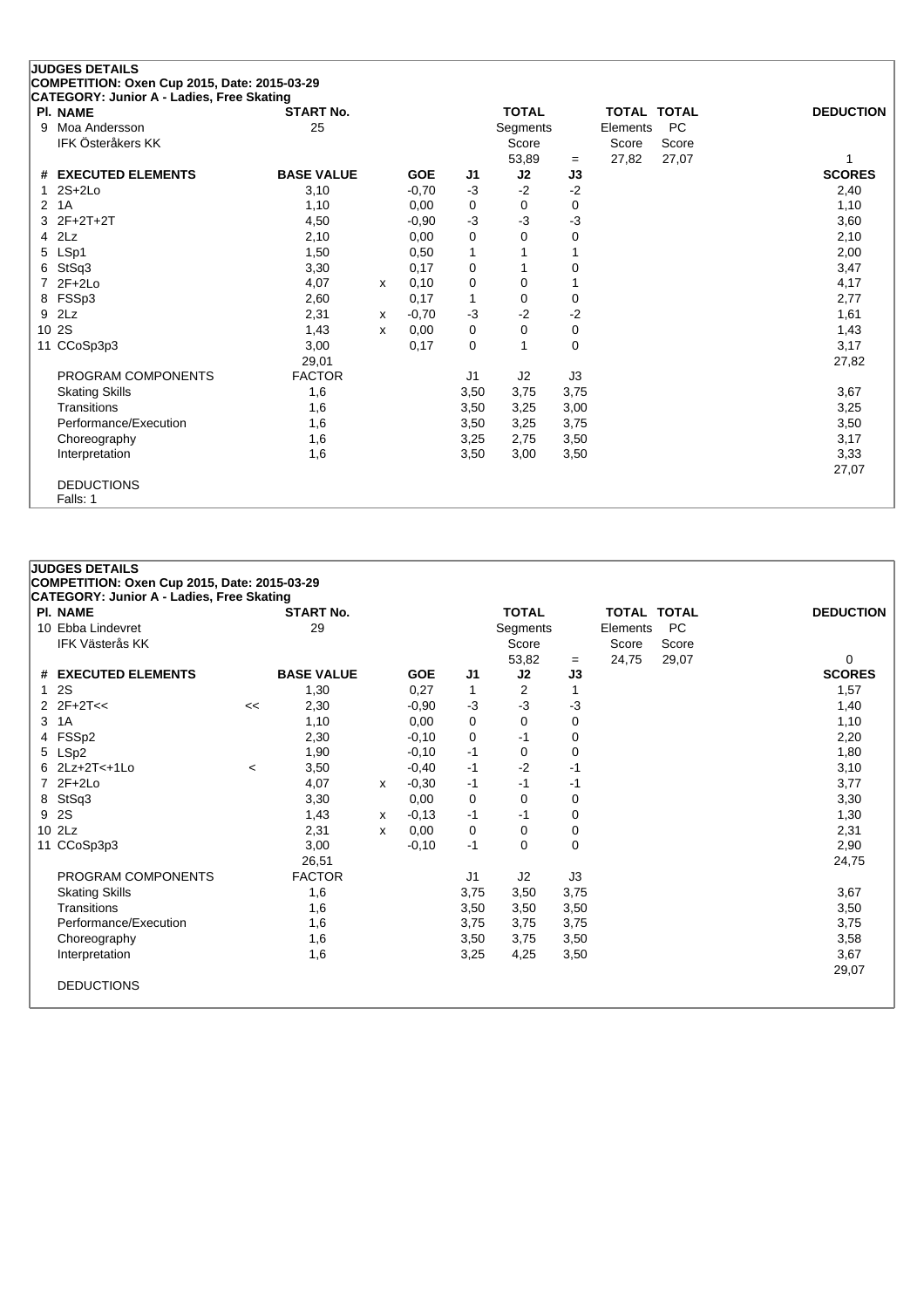|   | <b>JUDGES DETAILS</b>                                        |                   |   |            |                |              |           |                    |           |                  |
|---|--------------------------------------------------------------|-------------------|---|------------|----------------|--------------|-----------|--------------------|-----------|------------------|
|   | COMPETITION: Oxen Cup 2015, Date: 2015-03-29                 |                   |   |            |                |              |           |                    |           |                  |
|   | CATEGORY: Junior A - Ladies, Free Skating<br><b>PI. NAME</b> | <b>START No.</b>  |   |            |                | <b>TOTAL</b> |           | <b>TOTAL TOTAL</b> |           | <b>DEDUCTION</b> |
|   | 11 Vilma Lejonberg                                           | 23                |   |            |                | Segments     |           | Elements           | <b>PC</b> |                  |
|   | Tibro KK                                                     |                   |   |            |                | Score        |           | Score              | Score     |                  |
|   |                                                              |                   |   |            |                | 53,63        |           | 25,90              | 27,73     | 0                |
| # | <b>EXECUTED ELEMENTS</b>                                     | <b>BASE VALUE</b> |   | <b>GOE</b> | J1             | J2           | $=$<br>J3 |                    |           | <b>SCORES</b>    |
| 1 | 1A                                                           | 1,10              |   | 0,07       | 0              |              | 0         |                    |           | 1,17             |
| 2 | $2F+2T$                                                      | 3,20              |   | 0,00       | 0              | 0            | 0         |                    |           | 3,20             |
| 3 | CCoSp3p3                                                     | 3,00              |   | 0,17       | 1              | 0            | 0         |                    |           | 3,17             |
| 4 | 2S                                                           | 1,30              |   | 0,00       | 0              | 0            | 0         |                    |           | 1,30             |
| 5 | 2F                                                           | 2,09              | x | $-0,30$    | $-1$           | -1           | -1        |                    |           | 1,79             |
| 6 | 2Lo+1A+SEQ                                                   | 2,55              | x | 0,00       | 0              | $\Omega$     | 0         |                    |           | 2,55             |
| 7 | FSSp2                                                        | 2,30              |   | 0,00       | 0              | 0            | 0         |                    |           | 2,30             |
| 8 | $2Lz+2T$                                                     | 3,74              | x | 0,00       | 0              | 0            | 0         |                    |           | 3,74             |
| 9 | 2Lz                                                          | 2,31              | x | 0,10       | 0              | 0            |           |                    |           | 2,41             |
|   | 10 StSq2                                                     | 2,60              |   | 0,00       | 0              | 0            | 0         |                    |           | 2,60             |
|   | 11 LSp1                                                      | 1,50              |   | 0,17       | $\mathbf{1}$   | $\Omega$     | 0         |                    |           | 1,67             |
|   |                                                              | 25,69             |   |            |                |              |           |                    |           | 25,90            |
|   | PROGRAM COMPONENTS                                           | <b>FACTOR</b>     |   |            | J <sub>1</sub> | J2           | J3        |                    |           |                  |
|   | <b>Skating Skills</b>                                        | 1,6               |   |            | 3,50           | 3,50         | 3,75      |                    |           | 3,58             |
|   | Transitions                                                  | 1,6               |   |            | 3,00           | 3,25         | 3,50      |                    |           | 3,25             |
|   | Performance/Execution                                        | 1,6               |   |            | 3,50           | 4,00         | 3,75      |                    |           | 3,75             |
|   | Choreography                                                 | 1,6               |   |            | 3,25           | 3,25         | 3,75      |                    |           | 3,42             |
|   | Interpretation                                               | 1,6               |   |            | 3,00           | 3,50         | 3,50      |                    |           | 3,33             |
|   |                                                              |                   |   |            |                |              |           |                    |           | 27,73            |
|   | <b>DEDUCTIONS</b>                                            |                   |   |            |                |              |           |                    |           |                  |
|   |                                                              |                   |   |            |                |              |           |                    |           |                  |

#### **COMPETITION: Oxen Cup 2015, Date: 2015-03-29 CATEGORY: Junior A - Ladies, Free Skating Pl. NAME START No. TOTAL TOTAL TOTAL DEDUCTION** 12 Molly Samuelsson 16 16 Segments Elements PC<br>Uddevalla KF Score Score Score Score Score Score Uddevalla KF Score 50,87 = 24,87 26,00 0<br> **J2 J3** SCORES **# EXECUTED ELEMENTS BASE VALUE GOE J1 J2 J3 SCORES** 1 2F 1,90 0,20 1 1 0 2,10 2 2S+1Lo+2S 3,10 -0,07 -1 0 0 3,03 3 2Lz+1T ! 2,50 -0,40 -1 -2 -1 2,10 4 2Lo 1,80 0,00 0 0 0 1,80 5 CCoSp3p2 2,50 0,07 1 0 -1 2,57 6 2F+2T 3,52 <sup>x</sup> 0,00 0 0 0 3,52 7 1A 1,21 <sup>x</sup> -0,27 -1 -1 -2 0,94 8 2Lz ! 2,31 <sup>x</sup> -0,30 -1 -1 -1 2,01 9 FSSp2 2,30 0,00 0 0 0 2,30 10 StSq2 2,60 -0,33 -1 0 -1 2,27 11 LSp2 1,90 0,33 1 0 1 2,23 25,64 24,87 PROGRAM COMPONENTS FACTOR J1 J2 J3 Skating Skills 1,6 3,50 3,50 3,25 3,42 Transitions 1,6 3,25 3,00 3,00 3,08 Performance/Execution 1,6 3,50 3,50 3,25 3,42<br>Choreography 1,6 3,50 3,25 3,00 3.25 3,00 3.25 Choreography 1,6 3,50 3,25 3,00 3,25 3,00 Interpretation 1,6 3,25 3,00 3,00 3,08 26,00 DEDUCTIONS

**JUDGES DETAILS**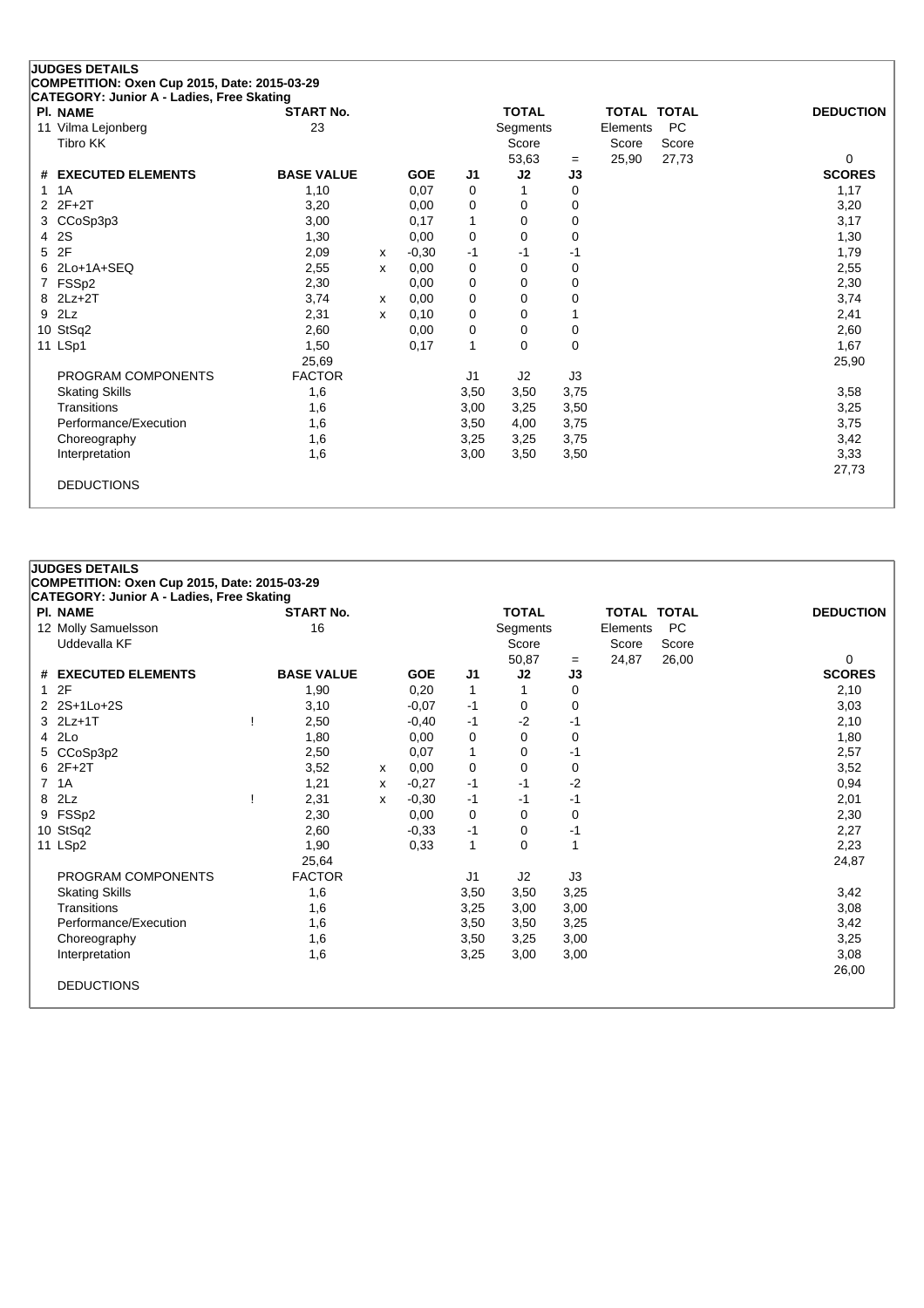# **JUDGES DETAILS COMPETITION: Oxen Cup 2015, Date: 2015-03-29 CATEGORY: Junior A - Ladies, Free Skating**

**JUDGES DETAILS**

DEDUCTIONS Falls: 1

**COMPETITION: Oxen Cup 2015, Date: 2015-03-29**

| PI. NAME              |    | START No.         |   |            |      | TOTAL    |          | TOTAL TOTAL |           | <b>DEDUCTION</b> |
|-----------------------|----|-------------------|---|------------|------|----------|----------|-------------|-----------|------------------|
| 13 Sigrid Brunér      |    | 28                |   |            |      | Segments |          | Elements    | <b>PC</b> |                  |
| Tibro KK              |    |                   |   |            |      | Score    |          | Score       | Score     |                  |
|                       |    |                   |   |            |      | 47,56    | $=$      | 23,42       | 26,14     | $\overline{2}$   |
| # EXECUTED ELEMENTS   |    | <b>BASE VALUE</b> |   | <b>GOE</b> | J1   | J2       | J3       |             |           | <b>SCORES</b>    |
| 12F                   |    | 1,90              |   | 0,20       | 1    | 0        |          |             |           | 2,10             |
| 2 1A                  |    | 1,10              |   | 0,00       | 0    | 0        | 0        |             |           | 1,10             |
| 3 2Lz+2T+2Lo<<        | << | 3,90              |   | $-0,70$    | $-3$ | $-2$     | $-2$     |             |           | 3,20             |
| 4 FSSp4               |    | 3,00              |   | 0,33       | 1    | 1        | 0        |             |           | 3,33             |
| 5 2S                  |    | 1,30              |   | $-0,60$    | $-3$ | $-3$     | $-3$     |             |           | 0,70             |
| 6 2F                  |    | 2,09              | x | 0,10       | 0    | 1        | 0        |             |           | 2,19             |
| 7 2S                  |    | 1,43              | x | $-0,60$    | $-3$ | $-3$     | $-3$     |             |           | 0,83             |
| 8 CCoSp2p2            |    | 1,80              |   | 0,33       | 1    | 0        |          |             |           | 2,13             |
| 9 StSq2               |    | 2,60              |   | $-0,17$    | 0    | $-1$     | 0        |             |           | 2,43             |
| 10 LSp1               |    | 1,50              |   | 0,17       | 0    | 1        | 0        |             |           | 1,67             |
| 11 2Lz+2T             |    | 3,74              | x | 0,00       | 0    | 0        | $\Omega$ |             |           | 3,74             |
|                       |    | 24,36             |   |            |      |          |          |             |           | 23,42            |
| PROGRAM COMPONENTS    |    | <b>FACTOR</b>     |   |            | J1   | J2       | J3       |             |           |                  |
| <b>Skating Skills</b> |    | 1,6               |   |            | 3,50 | 3,50     | 3,75     |             |           | 3,58             |
| Transitions           |    | 1,6               |   |            | 3,25 | 3,00     | 3,25     |             |           | 3,17             |
| Performance/Execution |    | 1,6               |   |            | 3,25 | 3,25     | 3,75     |             |           | 3,42             |
| Choreography          |    | 1,6               |   |            | 3,25 | 2,75     | 3,50     |             |           | 3,17             |
| Interpretation        |    | 1,6               |   |            | 3,00 | 2,50     | 3,50     |             |           | 3,00             |
|                       |    |                   |   |            |      |          |          |             |           | 26,14            |
| <b>DEDUCTIONS</b>     |    |                   |   |            |      |          |          |             |           |                  |
| Falls: 2              |    |                   |   |            |      |          |          |             |           |                  |

#### **CATEGORY: Junior A - Ladies, Free Skating Pl. NAME START No. TOTAL TOTAL TOTAL DEDUCTION** 14 Julia Thorslund 15 Thomas 15 Segments Elements PC Uppsala Allmänna KK Score Score Score  $-$  23,49 24,93  $1$ <br>**J3** SCORES **# EXECUTED ELEMENTS BASE VALUE GOE J1 J2 J3 SCORES** 1 2F+2T+2T 4,50 -0,20 -1 -1 0 4,30 2 2Lz e+2Lo< <sup>e</sup> 2,80 -0,90 -3 -3 -3 1,90 3 StSq2 2,43 2,60 -0,17 0 0 -1 2,43 4 LSp2 1,90 0,17 0 2,07 5 2F+2Lo 4,07 <sup>x</sup> -0,90 -3 -3 -3 3,17 6 2Lz e <sup>e</sup> 1,65 <sup>x</sup> -0,90 -3 -3 -3 0,75 7 2S 1,43 <sup>x</sup> 0,00 0 0 0 1,43 8 CCoSp2p2 1,80 0,33 1 1 0 2,13 9 1A 1,21 <sup>x</sup> 0,00 0 0 0 1,21 10 2S 1,43 <sup>x</sup> 0,00 0 0 0 1,43 11 FCCoSp3p2 2,50 0,17 1 0 0 2,67 25,89 23,49 PROGRAM COMPONENTS FACTOR J1 J2 J3 Skating Skills 1,6 3,50 3,00 3,00 3,17

Transitions 1,6 3,00 2,75 2,75 2,83 Performance/Execution 1,6 3,25 3,25 3,25 3,25 3,25 3,25 Choreography 1,6 3,25 3,50 3,00 3,25 3,50 3,00 Interpretation 1,6 3,00 3,25 3,00 3,08

24,93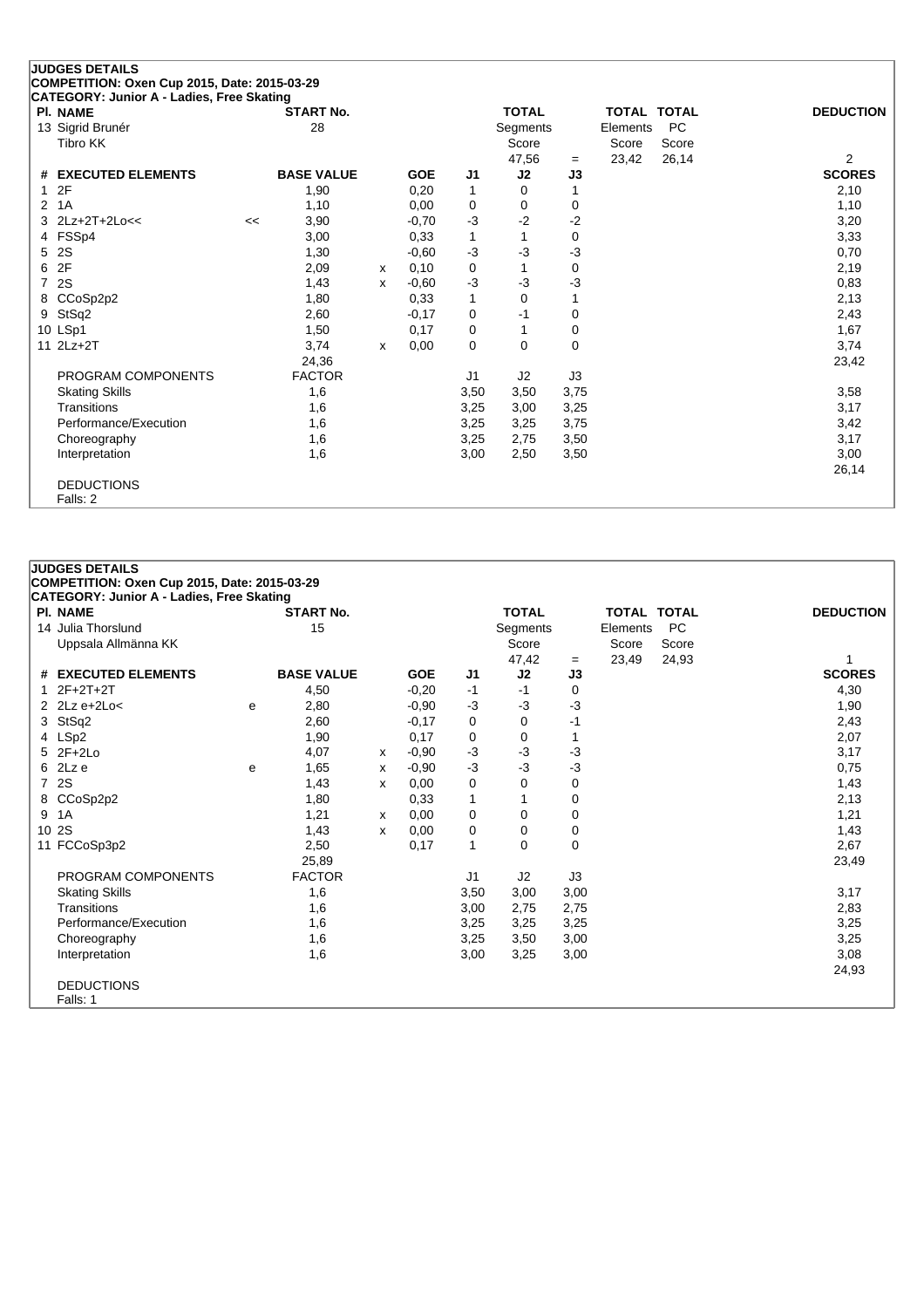### **JUDGES DETAILS COMPETITION: Oxen Cup 2015, Date: 2015-03-29 CATEGORY: Junior A - Ladies, Free Skating Pl. NAME START No. TOTAL TOTAL TOTAL DEDUCTION** 15 Emma Andersson **19** The Segments Andersson **19** Segments Elements PC Tibro KK Score Score Score Score Score Score Score Score Score Score Score Score Score Score Score Score Score 46,88 <sup>=</sup> 21,81 25,07 0 **# EXECUTED ELEMENTS BASE VALUE GOE J1 J2 J3 SCORES** 1 2F+2T+2Lo< <sup>&</sup>lt; 4,50 -0,30 -1 -1 -1 4,20 2 2Lz+2T 3,40 0,00 0 0 0 3,40 3,40  $3 \quad 2$ S<<  $\leq$  0,40  $\leq$  0,30  $\leq$  3  $\leq$  3  $\leq$  3  $\leq$  0,10 4 CCoSp3p3 3,00 0,00 0 0 0 3,00 5 2F 1,90 0,00 0 0 0 1,90 6 2S+2Lo< <sup>&</sup>lt; 2,60 -0,70 -3 -3 -1 1,90 7 LSp1 1,50 0,00 0 0 0 1,50 8 StSq1 1,80 0,00 0 0 0 1,80 9 A 0,00 <sup>x</sup> 0,00 -- -- -- 0,00 10 FCSp1 1,90 -0,20 -1 0 -1 1,70 11 2Lz 2,31 <sup>x</sup> 0,00 0 0 0 2,31 23,31 21,81 PROGRAM COMPONENTS FACTOR J1 J2 J3 Skating Skills 1,6 3,25 3,50 3,50 3,42 Transitions 1,6 3,00 2,75 2,75 2,83 Performance/Execution 1,6 3,25 3,50 3,50 3,50 3,42<br>Choreography 1,6 3,25 2,75 3,00 3.00 3.00

Choreography 1,6 3,25 2,75 3,00 3,00 Interpretation 1,6 3,00 3,00 3,00 3,00

25,07

DEDUCTIONS

| <b>PI. NAME</b>       | <b>START No.</b>  |   |            |      | <b>TOTAL</b> |           | <b>TOTAL TOTAL</b> |           | <b>DEDUCTION</b> |
|-----------------------|-------------------|---|------------|------|--------------|-----------|--------------------|-----------|------------------|
| 16 Louise Melin       | 12                |   |            |      | Segments     |           | Elements           | <b>PC</b> |                  |
| Hammarö KK            |                   |   |            |      | Score        |           | Score              | Score     | 0                |
| # EXECUTED ELEMENTS   | <b>BASE VALUE</b> |   | <b>GOE</b> | J1   | 46,83<br>J2  | $=$<br>J3 | 22,44              | 24,39     | <b>SCORES</b>    |
| 12Lo                  | 1,80              |   | 0,00       | 0    | 0            | 0         |                    |           | 1,80             |
| 2 2F                  | 1,90              |   | 0.00       | 0    | 0            | 0         |                    |           | 1,90             |
| 1A+1Lo+2Lo<br>3       | 3,40              |   | $-0,20$    | $-1$ | $-1$         | 0         |                    |           | 3,20             |
| 4 FCCoSp3p2           | 2,50              |   | $-0,30$    | $-1$ | $-1$         | $-1$      |                    |           | 2,20             |
| 5 StSq2               | 2,60              |   | 0,17       | 0    | 0            |           |                    |           | 2,77             |
| $62S+1T$              | 1,87              | x | $-0,07$    | $-1$ | 0            | 0         |                    |           | 1,80             |
| 7 2S+1T               | 1,87              | x | $-0.33$    | $-2$ | $-1$         | $-2$      |                    |           | 1,54             |
| 8 2F                  | 2,09              | X | $-0,40$    | $-2$ | $-1$         | $-1$      |                    |           | 1,69             |
| 1A<br>9               | 1,21              | x | 0,00       | 0    | 0            | 0         |                    |           | 1,21             |
| 10 CCoSp3p2           | 2,50              |   | $-0,40$    | $-1$ | $-2$         | $-1$      |                    |           | 2,10             |
| 11 CSSp1              | 1,90              |   | 0.33       | 0    | 1            | 1         |                    |           | 2,23             |
|                       | 23,64             |   |            |      |              |           |                    |           | 22,44            |
| PROGRAM COMPONENTS    | <b>FACTOR</b>     |   |            | J1   | J2           | J3        |                    |           |                  |
| <b>Skating Skills</b> | 1,6               |   |            | 2,75 | 3,00         | 3,50      |                    |           | 3,08             |
| Transitions           | 1,6               |   |            | 2,50 | 2,75         | 3,25      |                    |           | 2,83             |
| Performance/Execution | 1,6               |   |            | 3,00 | 3,25         | 3,50      |                    |           | 3,25             |
| Choreography          | 1,6               |   |            | 2,75 | 3,00         | 3,25      |                    |           | 3,00             |
| Interpretation        | 1,6               |   |            | 3,00 | 3,00         | 3,25      |                    |           | 3,08             |
| <b>DEDUCTIONS</b>     |                   |   |            |      |              |           |                    |           | 24,39            |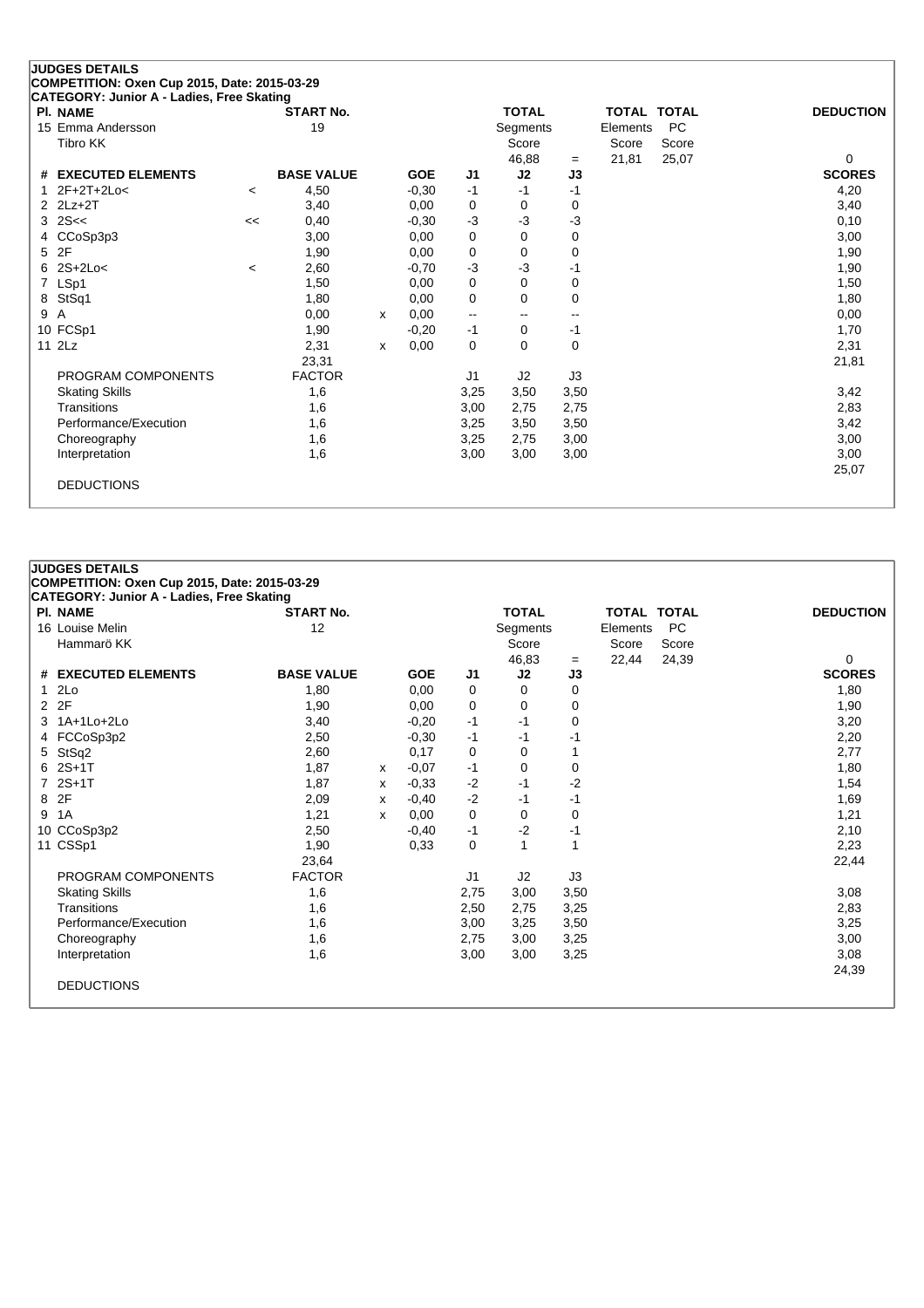#### **JUDGES DETAILS COMPETITION: Oxen Cup 2015, Date: 2015-03-29 CATEGORY: Junior A - Ladies, Free Skating**

|   | PI. NAME              | <b>START No.</b>  |   |            |                | <b>TOTAL</b> |      | <b>TOTAL TOTAL</b> |           | <b>DEDUCTION</b> |
|---|-----------------------|-------------------|---|------------|----------------|--------------|------|--------------------|-----------|------------------|
|   | 17 Elly Olsson        | 11                |   |            |                | Segments     |      | Elements           | <b>PC</b> |                  |
|   | Örebro KK             |                   |   |            |                | Score        |      | Score              | Score     |                  |
|   |                       |                   |   |            |                | 46,18        | $=$  | 23,37              | 24,81     | $\overline{2}$   |
|   | # EXECUTED ELEMENTS   | <b>BASE VALUE</b> |   | <b>GOE</b> | J1             | J2           | J3   |                    |           | <b>SCORES</b>    |
|   | $12F+2Lo$             | 3,70              |   | $-0,10$    | $-1$           | 0            | 0    |                    |           | 3,60             |
|   | $2$ $2$ Lz            | 2,10              |   | $-0,60$    | $-2$           | $-2$         | $-2$ |                    |           | 1,50             |
|   | 3 2S                  | 1,30              |   | 0,00       | 0              | $\mathbf 0$  | 0    |                    |           | 1,30             |
|   | 4 FSSp2               | 2,30              |   | 0,33       | 1              | 0            |      |                    |           | 2,63             |
|   | 5 2Lo                 | 1,80              |   | $-0.90$    | $-3$           | $-3$         | -3   |                    |           | 0,90             |
|   | 6 LSp2                | 1,90              |   | 0,50       | 1              |              |      |                    |           | 2,40             |
|   | 7 2F+2T               | 3,52              | X | $-0,10$    | -1             | 0            | 0    |                    |           | 3,42             |
| 8 | 1A                    | 1,21              | х | 0,00       | 0              | 0            | 0    |                    |           | 1,21             |
|   | 9 StSq2               | 2,60              |   | 0,00       | 0              | 0            | 0    |                    |           | 2,60             |
|   | $10$ $2\text{Lz}$     | 2,31              | X | $-0.90$    | $-3$           | $-3$         | -3   |                    |           | 1,41             |
|   | 11 CCoSp3p2           | 2,50              |   | $-0,10$    | 0              | 0            | -1   |                    |           | 2,40             |
|   |                       | 25,24             |   |            |                |              |      |                    |           | 23,37            |
|   | PROGRAM COMPONENTS    | <b>FACTOR</b>     |   |            | J <sub>1</sub> | J2           | J3   |                    |           |                  |
|   | <b>Skating Skills</b> | 1,6               |   |            | 3,25           | 2,75         | 3,50 |                    |           | 3,17             |
|   | Transitions           | 1,6               |   |            | 3,25           | 2,50         | 3,25 |                    |           | 3,00             |
|   | Performance/Execution | 1,6               |   |            | 3,50           | 2,50         | 3,50 |                    |           | 3,17             |
|   | Choreography          | 1,6               |   |            | 3,50           | 2,75         | 3,50 |                    |           | 3,25             |
|   | Interpretation        | 1,6               |   |            | 3,25           | 2,25         | 3,25 |                    |           | 2,92             |
|   |                       |                   |   |            |                |              |      |                    |           | 24,81            |
|   | <b>DEDUCTIONS</b>     |                   |   |            |                |              |      |                    |           |                  |
|   | Falls: 2              |                   |   |            |                |              |      |                    |           |                  |

#### **JUDGES DETAILS COMPETITION: Oxen Cup 2015, Date: 2015-03-29 CATEGORY: Junior A - Ladies, Free Skating Pl. NAME START No. TOTAL TOTAL TOTAL DEDUCTION** 18 Julia Gustafsson 14 Segments Elements PC

|                       |         |                   |   |            |                | ----------     |      | --------- |       |               |
|-----------------------|---------|-------------------|---|------------|----------------|----------------|------|-----------|-------|---------------|
| Örebro KK             |         |                   |   |            |                | Score          |      | Score     | Score |               |
|                       |         |                   |   |            |                | 45,01          | $=$  | 20,00     | 26,01 |               |
| # EXECUTED ELEMENTS   |         | <b>BASE VALUE</b> |   | <b>GOE</b> | J <sub>1</sub> | J2             | J3   |           |       | <b>SCORES</b> |
| $12F+2T$              |         | 3,20              |   | $-0,30$    | $-1$           | $-1$           | -1   |           |       | 2,90          |
| 2 $2Lz e+2T<$         | e       | 2,40              |   | $-0,90$    | $-3$           | $-3$           | -3   |           |       | 1,50          |
| 3 FCSp1               |         | 1,90              |   | 0,33       | 1              |                | 0    |           |       | 2,23          |
| 4 2Lo                 |         | 1,80              |   | $-0,40$    | $-2$           | $-1$           | -1   |           |       | 1,40          |
| 5 1A+1Lo+2S           |         | 2,90              |   | $-0.60$    | $-3$           | $-3$           | -3   |           |       | 2,30          |
| 6 LSp1                |         | 1,50              |   | 0,17       | 0              | 0              |      |           |       | 1,67          |
| 7 2Lz e               | e       | 1,65              | x | $-0.80$    | $-3$           | $-3$           | -2   |           |       | 0,85          |
| 8 StSq2               |         | 2,60              |   | $-0,17$    | 0              | 0              | -1   |           |       | 2,43          |
| $9$ 2Lo<              | $\,<\,$ | 1,43              | х | $-0,50$    | $-2$           | $-2$           | -1   |           |       | 0,93          |
| 10 2F                 |         | 2,09              | x | 0,00       | 0              | 0              | 0    |           |       | 2,09          |
| 11 CCoSp2p2           |         | 1,80              |   | $-0,10$    | 0              | 0              | $-1$ |           |       | 1,70          |
|                       |         | 23,27             |   |            |                |                |      |           |       | 20,00         |
| PROGRAM COMPONENTS    |         | <b>FACTOR</b>     |   |            | J1             | J <sub>2</sub> | J3   |           |       |               |
| <b>Skating Skills</b> |         | 1,6               |   |            | 3,25           | 3,00           | 3,25 |           |       | 3,17          |
| Transitions           |         | 1,6               |   |            | 3,25           | 3,25           | 3,00 |           |       | 3,17          |
| Performance/Execution |         | 1,6               |   |            | 3,50           | 3,00           | 3,50 |           |       | 3,33          |
| Choreography          |         | 1,6               |   |            | 3,50           | 3,50           | 3,25 |           |       | 3,42          |
| Interpretation        |         | 1,6               |   |            | 3,25           | 3,00           | 3,25 |           |       | 3,17          |
|                       |         |                   |   |            |                |                |      |           |       | 26,01         |
| <b>DEDUCTIONS</b>     |         |                   |   |            |                |                |      |           |       |               |
| Falls: 1              |         |                   |   |            |                |                |      |           |       |               |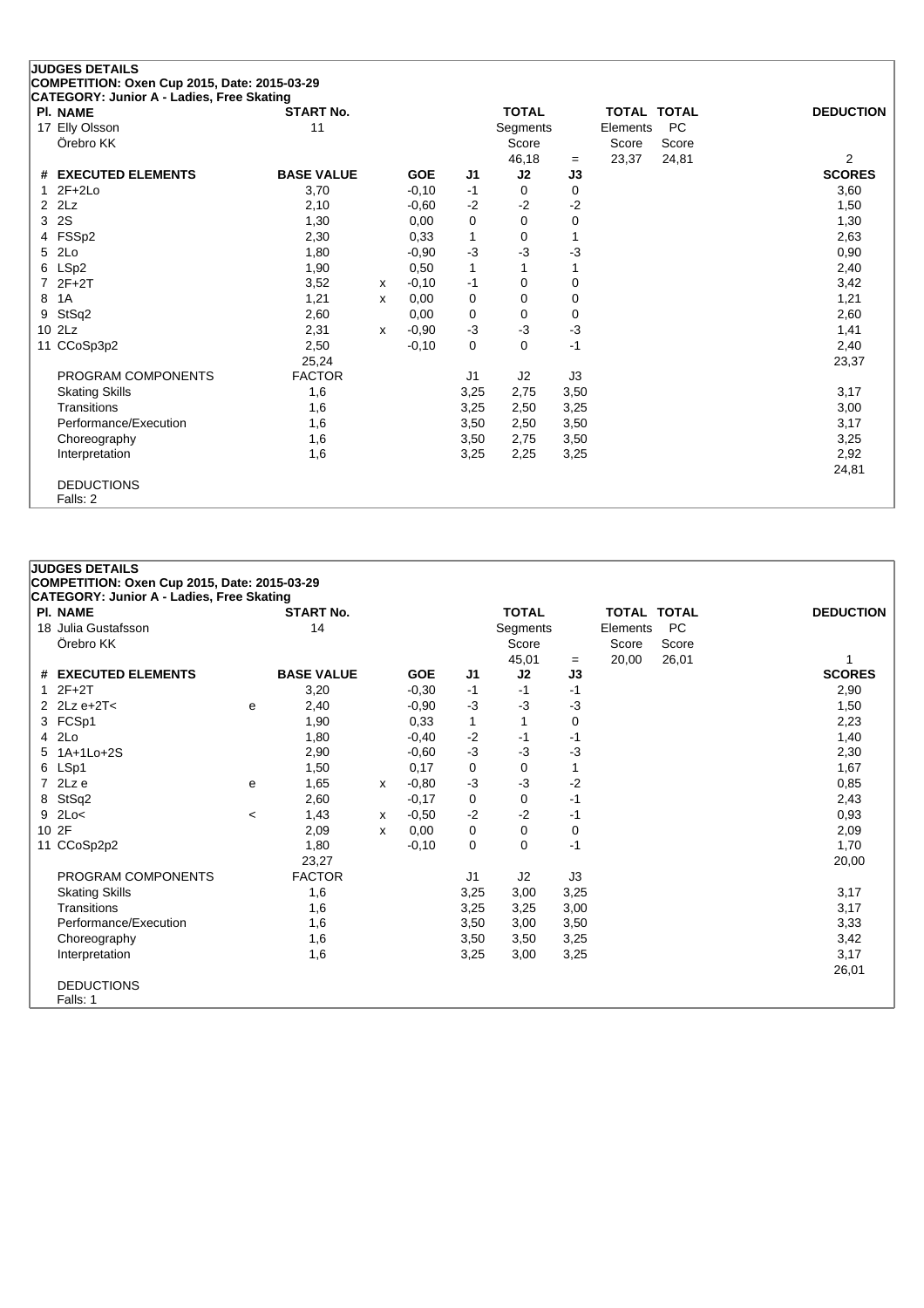| <b>PI. NAME</b>               |       | <b>START No.</b>  |   |            |      | <b>TOTAL</b>    |      | <b>TOTAL TOTAL</b> |           | <b>DEDUCTION</b> |
|-------------------------------|-------|-------------------|---|------------|------|-----------------|------|--------------------|-----------|------------------|
| 19 Amanda Sköldqvist          |       | 9                 |   |            |      | <b>Segments</b> |      | Elements           | <b>PC</b> |                  |
| <b>SK Tranan</b>              |       |                   |   |            |      | Score           |      | Score              | Score     |                  |
|                               |       |                   |   |            |      | 44,45           | $=$  | 22,32              | 22,13     | $\Omega$         |
| # EXECUTED ELEMENTS           |       | <b>BASE VALUE</b> |   | <b>GOE</b> | J1   | J2              | J3   |                    |           | <b>SCORES</b>    |
| $2Lo+2Lo$                     |       | 3,60              |   | $-0,20$    | $-1$ | $-1$            | 0    |                    |           | 3,40             |
| 2Lz e<br>$\mathbf{2}^{\circ}$ | e     | 1,50              |   | $-0,70$    | $-2$ | $-3$            | $-2$ |                    |           | 0,80             |
| FCSp1<br>3                    |       | 1,90              |   | 0,00       | 0    | $\Omega$        | 0    |                    |           | 1,90             |
| StSq2<br>4                    |       | 2,60              |   | $-0,17$    | $-1$ | 0               | 0    |                    |           | 2,43             |
| 1A<br>5                       |       | 1,10              |   | 0,00       | 0    | 0               | 0    |                    |           | 1,10             |
| 2F+1Lo<+2S<br>6               | $\,<$ | 3,96              | X | $-0,30$    | $-1$ | -1              | -1   |                    |           | 3,66             |
| 2S<br>7                       |       | 1,43              | X | 0.00       | 0    | 0               | 0    |                    |           | 1,43             |
| <b>LSpB</b><br>8              |       | 1,20              |   | $-0,10$    | $-1$ | 0               | 0    |                    |           | 1,10             |
| 2Lz<br>9                      |       | 2,31              | X | $-0,40$    | $-1$ | $-2$            | -1   |                    |           | 1,91             |
| 10 2F                         |       | 2,09              | x | 0.00       | 0    | 0               | 0    |                    |           | 2,09             |
| 11 CCoSp3p2                   |       | 2,50              |   | 0,00       | 0    | 0               | 0    |                    |           | 2,50             |
|                               |       | 24,19             |   |            |      |                 |      |                    |           | 22,32            |
| PROGRAM COMPONENTS            |       | <b>FACTOR</b>     |   |            | J1   | J <sub>2</sub>  | J3   |                    |           |                  |
| <b>Skating Skills</b>         |       | 1,6               |   |            | 3,00 | 2,50            | 3,00 |                    |           | 2,83             |
| Transitions                   |       | 1,6               |   |            | 2,50 | 2,25            | 2,75 |                    |           | 2,50             |
| Performance/Execution         |       | 1,6               |   |            | 3,00 | 3,25            | 3,25 |                    |           | 3,17             |
| Choreography                  |       | 1,6               |   |            | 2,50 | 2,75            | 3,00 |                    |           | 2,75             |
| Interpretation                |       | 1,6               |   |            | 2,50 | 2,25            | 3,00 |                    |           | 2,58             |
|                               |       |                   |   |            |      |                 |      |                    |           | 22,13            |

|   | <b>JUDGES DETAILS</b><br>COMPETITION: Oxen Cup 2015, Date: 2015-03-29 |   |                   |   |            |                |              |      |                    |           |                  |
|---|-----------------------------------------------------------------------|---|-------------------|---|------------|----------------|--------------|------|--------------------|-----------|------------------|
|   | <b>CATEGORY: Junior A - Ladies, Free Skating</b><br><b>PI. NAME</b>   |   | <b>START No.</b>  |   |            |                | <b>TOTAL</b> |      | <b>TOTAL TOTAL</b> |           | <b>DEDUCTION</b> |
|   | 20 Maria Sandberg                                                     |   | 21                |   |            |                | Segments     |      | Elements           | <b>PC</b> |                  |
|   | <b>IFK Västerås KK</b>                                                |   |                   |   |            |                | Score        |      | Score              | Score     |                  |
|   |                                                                       |   |                   |   |            |                | 44,41        | $=$  | 20,28              | 24,13     | 0                |
|   | # EXECUTED ELEMENTS                                                   |   | <b>BASE VALUE</b> |   | <b>GOE</b> | J1             | J2           | J3   |                    |           | <b>SCORES</b>    |
|   | 1 1 A                                                                 |   | 1,10              |   | 0,00       | 0              | $\Omega$     | 0    |                    |           | 1,10             |
|   | 2 2F+2Lo                                                              |   | 3,70              |   | $-0.50$    | $-2$           | -1           | -2   |                    |           | 3,20             |
|   | $3$ 2Lz e                                                             | e | 1,50              |   | $-0.70$    | $-2$           | $-3$         | $-2$ |                    |           | 0,80             |
|   | 4 FCSp2                                                               |   | 2,30              |   | 0,00       | 0              | 0            | 0    |                    |           | 2,30             |
|   | 5 StSq2                                                               |   | 2,60              |   | 0,00       | 0              | 0            | 0    |                    |           | 2,60             |
|   | 6 2S                                                                  |   | 1,43              | X | 0,00       | 0              | 0            | 0    |                    |           | 1,43             |
|   | 7 LSp1                                                                |   | 1,50              |   | 0,17       | 0              | 0            |      |                    |           | 1,67             |
|   | $8$ 2Lz e+2T                                                          | e | 3,08              | х | $-0,70$    | $-2$           | $-3$         | $-2$ |                    |           | 2,38             |
| 9 | 1F                                                                    |   | 0,55              | x | $-0,07$    | $-1$           | $-1$         | 0    |                    |           | 0,48             |
|   | 10 2Lo+1A+SEQ                                                         |   | 2,55              | X | $-0,20$    | 0              | -1           | -1   |                    |           | 2,35             |
|   | 11 CCoSp2p2                                                           |   | 1,80              |   | 0,17       | $\mathbf{1}$   | $\Omega$     | 0    |                    |           | 1,97             |
|   |                                                                       |   | 22,11             |   |            |                |              |      |                    |           | 20,28            |
|   | PROGRAM COMPONENTS                                                    |   | <b>FACTOR</b>     |   |            | J <sub>1</sub> | J2           | J3   |                    |           |                  |
|   | <b>Skating Skills</b>                                                 |   | 1,6               |   |            | 3,25           | 3,50         | 3,25 |                    |           | 3,33             |
|   | Transitions                                                           |   | 1,6               |   |            | 3,00           | 3,00         | 2,75 |                    |           | 2,92             |
|   | Performance/Execution                                                 |   | 1,6               |   |            | 3,00           | 3,50         | 3,25 |                    |           | 3,25             |
|   | Choreography                                                          |   | 1,6               |   |            | 3,00           | 2,75         | 2,75 |                    |           | 2,83             |
|   | Interpretation                                                        |   | 1,6               |   |            | 2,75           | 2,50         | 3,00 |                    |           | 2,75             |
|   |                                                                       |   |                   |   |            |                |              |      |                    |           | 24,13            |
|   | <b>DEDUCTIONS</b>                                                     |   |                   |   |            |                |              |      |                    |           |                  |
|   |                                                                       |   |                   |   |            |                |              |      |                    |           |                  |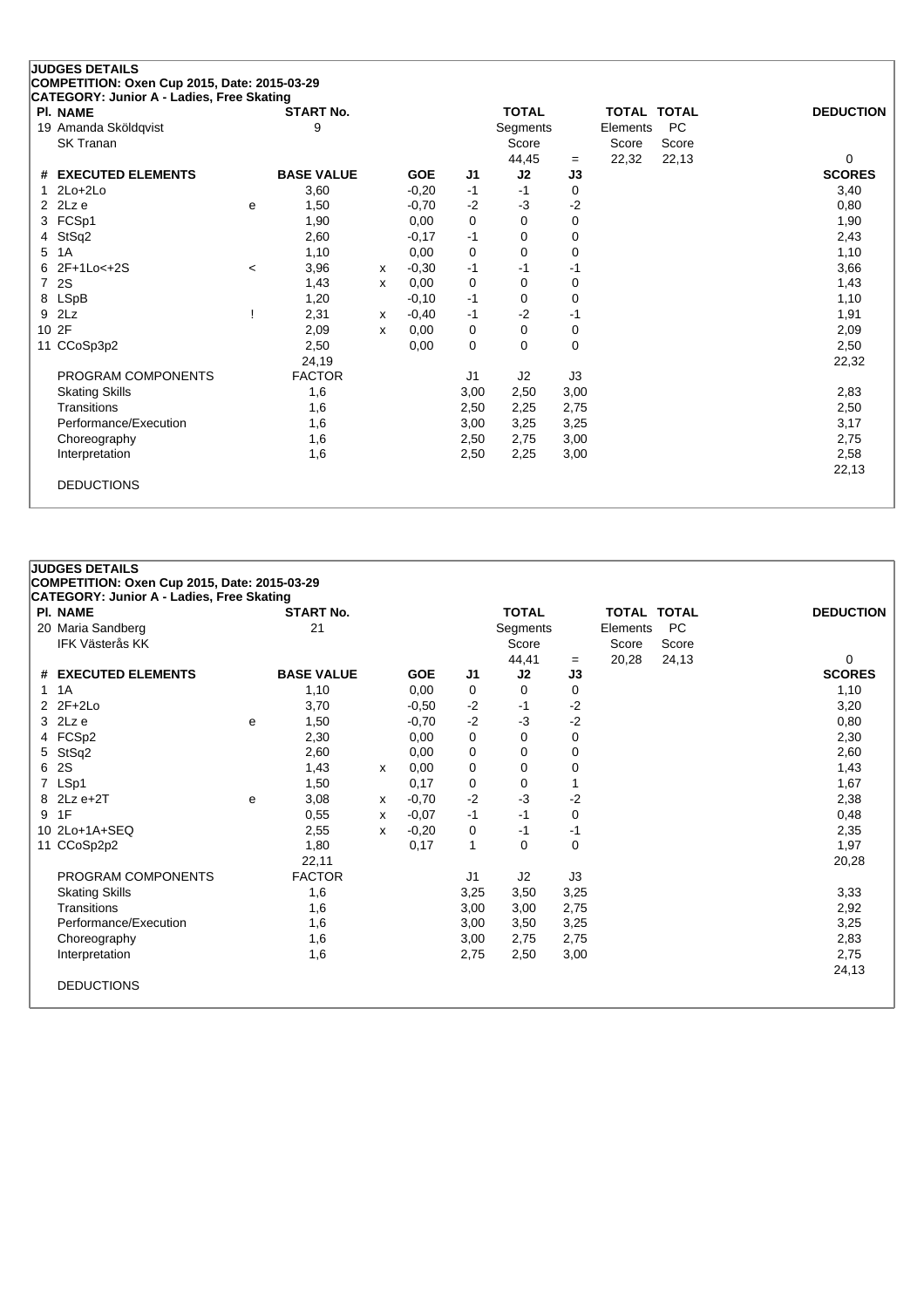|                | <b>JUDGES DETAILS</b>                                        |                   |   |            |                |              |          |                    |           |                  |
|----------------|--------------------------------------------------------------|-------------------|---|------------|----------------|--------------|----------|--------------------|-----------|------------------|
|                | COMPETITION: Oxen Cup 2015, Date: 2015-03-29                 |                   |   |            |                |              |          |                    |           |                  |
|                | CATEGORY: Junior A - Ladies, Free Skating<br><b>PI. NAME</b> | <b>START No.</b>  |   |            |                | <b>TOTAL</b> |          | <b>TOTAL TOTAL</b> |           | <b>DEDUCTION</b> |
|                | 21 Emelie Eriksson                                           | 13                |   |            |                | Segments     |          | Elements           | <b>PC</b> |                  |
|                | Älta IF                                                      |                   |   |            |                | Score        |          | Score              | Score     |                  |
|                |                                                              |                   |   |            |                | 41,55        | $=$      | 18,95              | 23,60     |                  |
|                | # EXECUTED ELEMENTS                                          | <b>BASE VALUE</b> |   | <b>GOE</b> | J1             | J2           | J3       |                    |           | <b>SCORES</b>    |
| 1              | 2F                                                           | 1,90              |   | $-0.50$    | $-2$           | $-2$         | $-1$     |                    |           | 1,40             |
| $\overline{2}$ | 2Lo                                                          | 1,80              |   | 0.00       | 0              | 0            | 0        |                    |           | 1,80             |
| 3              | FCSp1                                                        | 1,90              |   | 0,00       | 0              | 0            | 0        |                    |           | 1,90             |
| 4              | StSq2                                                        | 2,60              |   | 0,00       | $\mathbf 0$    | $\Omega$     | 0        |                    |           | 2,60             |
| 5.             | 2Lz+1A+SEQ                                                   | 2,56              |   | $-0.30$    | $-1$           | $-1$         | $-1$     |                    |           | 2,26             |
| 6              | 2S                                                           | 1,43              | x | 0,00       | 0              | 0            | 0        |                    |           | 1,43             |
|                | CCoSp3p3                                                     | 3,00              |   | 0,00       | 0              | 0            | 0        |                    |           | 3,00             |
| 8              | 2F                                                           | 2,09              | X | $-0,90$    | $-3$           | -3           | -3       |                    |           | 1,19             |
| 9              | 1Lz                                                          | 0,66              | x | 0,00       | $\mathbf 0$    | 0            | 0        |                    |           | 0,66             |
|                | 10 1A                                                        | 1,21              | x | 0,00       | 0              | 0            | 0        |                    |           | 1,21             |
|                | 11 LSp1                                                      | 1,50              |   | 0,00       | $\mathbf 0$    | 0            | $\Omega$ |                    |           | 1,50             |
|                |                                                              | 20,65             |   |            |                |              |          |                    |           | 18,95            |
|                | PROGRAM COMPONENTS                                           | <b>FACTOR</b>     |   |            | J <sub>1</sub> | J2           | J3       |                    |           |                  |
|                | <b>Skating Skills</b>                                        | 1,6               |   |            | 3,25           | 3,00         | 3,25     |                    |           | 3,17             |
|                | Transitions                                                  | 1,6               |   |            | 3,00           | 2,50         | 2,75     |                    |           | 2,75             |
|                | Performance/Execution                                        | 1,6               |   |            | 3,25           | 2,75         | 3,25     |                    |           | 3,08             |
|                | Choreography                                                 | 1,6               |   |            | 3,00           | 3,00         | 3,00     |                    |           | 3,00             |
|                | Interpretation                                               | 1,6               |   |            | 2,75           | 2,75         | 2,75     |                    |           | 2,75             |
|                |                                                              |                   |   |            |                |              |          |                    |           | 23,60            |
|                | <b>DEDUCTIONS</b>                                            |                   |   |            |                |              |          |                    |           |                  |
|                | Falls: 1                                                     |                   |   |            |                |              |          |                    |           |                  |

|   | <b>JUDGES DETAILS</b>                            |    |                   |   |            |                |              |      |                    |           |                  |  |
|---|--------------------------------------------------|----|-------------------|---|------------|----------------|--------------|------|--------------------|-----------|------------------|--|
|   | COMPETITION: Oxen Cup 2015, Date: 2015-03-29     |    |                   |   |            |                |              |      |                    |           |                  |  |
|   | <b>CATEGORY: Junior A - Ladies, Free Skating</b> |    |                   |   |            |                |              |      |                    |           |                  |  |
|   | <b>PI. NAME</b>                                  |    | <b>START No.</b>  |   |            |                | <b>TOTAL</b> |      | <b>TOTAL TOTAL</b> |           | <b>DEDUCTION</b> |  |
|   | 22 Sanna Bäck                                    |    | 4                 |   |            |                | Segments     |      | Elements           | <b>PC</b> |                  |  |
|   | Hammarö KK                                       |    |                   |   |            |                | Score        |      | Score              | Score     |                  |  |
|   |                                                  |    |                   |   |            |                | 40,97        | $=$  | 21,64              | 19,33     | $\Omega$         |  |
|   | # EXECUTED ELEMENTS                              |    | <b>BASE VALUE</b> |   | <b>GOE</b> | J1             | J2           | J3   |                    |           | <b>SCORES</b>    |  |
|   | $2F+Lo+2S$                                       |    | 3,20              |   | $-0.60$    | $-3$           | $-1$         | $-2$ |                    |           | 2,60             |  |
|   | 2 FCCoSp3p2                                      |    | 2,50              |   | $-0,30$    | $-1$           | -1           | -1   |                    |           | 2,20             |  |
| 3 | 1A                                               |    | 1,10              |   | 0,00       | 0              | 0            | 0    |                    |           | 1,10             |  |
|   | 4 2Lo                                            |    | 1,80              |   | 0,00       | 0              | $\Omega$     | 0    |                    |           | 1,80             |  |
|   | $5$ $2Lz+2T$                                     |    | 3,40              |   | $-0,10$    | $-1$           | 0            | 0    |                    |           | 3,30             |  |
|   | 6 2Lo                                            |    | 1,80              |   | 0,00       | 0              | 0            | 0    |                    |           | 1,80             |  |
|   | 7 CSp1                                           |    | 1,40              |   | $-0,10$    | $-1$           | 0            | 0    |                    |           | 1,30             |  |
|   | 8 StSq1                                          |    | 1,80              |   | $-0,40$    | -1             | -1           | -2   |                    |           | 1,40             |  |
|   | $9$ 2F+2T <<                                     | << | 2,53              | x | $-0.90$    | $-3$           | -3           | -3   |                    |           | 1,63             |  |
|   | 10 2Lz                                           |    | 2,31              | x | 0,00       | 0              | 0            | 0    |                    |           | 2,31             |  |
|   | 11 CCoSp3p2                                      |    | 2,50              |   | $-0,30$    | $-1$           | $-1$         | $-1$ |                    |           | 2,20             |  |
|   |                                                  |    | 24,34             |   |            |                |              |      |                    |           | 21,64            |  |
|   | PROGRAM COMPONENTS                               |    | <b>FACTOR</b>     |   |            | J <sub>1</sub> | J2           | J3   |                    |           |                  |  |
|   | <b>Skating Skills</b>                            |    | 1,6               |   |            | 2,75           | 2,50         | 2,50 |                    |           | 2,58             |  |
|   | Transitions                                      |    | 1,6               |   |            | 2,50           | 2,00         | 2,25 |                    |           | 2,25             |  |
|   | Performance/Execution                            |    | 1,6               |   |            | 2,75           | 2,50         | 2,75 |                    |           | 2,67             |  |
|   | Choreography                                     |    | 1,6               |   |            | 2,50           | 2,25         | 2,25 |                    |           | 2,33             |  |
|   | Interpretation                                   |    | 1,6               |   |            | 2,25           | 2,00         | 2,50 |                    |           | 2,25             |  |
|   |                                                  |    |                   |   |            |                |              |      |                    |           | 19,33            |  |
|   | <b>DEDUCTIONS</b>                                |    |                   |   |            |                |              |      |                    |           |                  |  |
|   |                                                  |    |                   |   |            |                |              |      |                    |           |                  |  |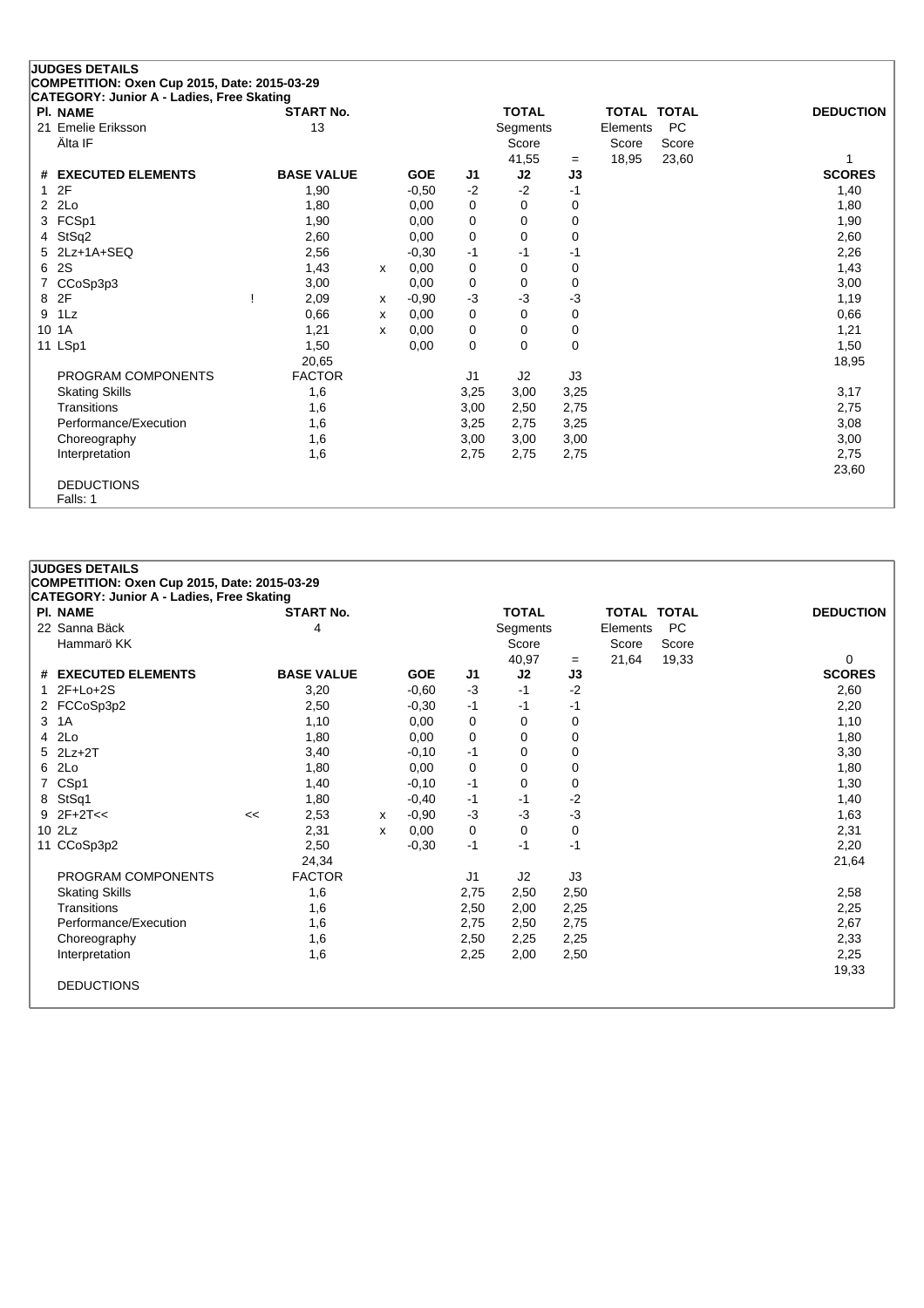#### **JUDGES DETAILS COMPETITION: Oxen Cup 2015, Date: 2015-03-29 CATEGORY: Junior A - Ladies, Free Skating Pl. NAME START No. TOTAL TOTAL TOTAL DEDUCTION** 23 Annie Hogner 6 November 23 Annie Hogner 1990 Segments 23 Annie Hogner 1990 Score 5 November 2011 Score 5 No<br>
Linköpings KF Score Score Score<br>39.72 = 18.72 22.00  $=$  18,72 22,00 1 **# EXECUTED ELEMENTS BASE VALUE GOE J1 J2 J3 SCORES** 1 2S+2T< <sup>&</sup>lt; 2,20 -0,60 -3 -3 -3 1,60 2 2F<+1T <sup>&</sup>lt; 1,80 -0,90 -3 -3 -3 0,90 3 2F< <sup>&</sup>lt; 1,40 -0,30 -1 -1 -1 1,10 4 FSSp1 2,00 0,17 0 0 1 2,17 5 StSq2 2,60 -0,17 -1 0 0 2,43 6 2Lo 1,98 <sup>x</sup> -0,20 -1 -1 0 1,78 7 1A 1,21 <sup>x</sup> 0,00 0 0 0 1,21 8 CSp3 2,30 0,17 0 0 1 2,47 9 2S+2Lo<<+1Lo << 2,53 <sup>x</sup> -0,47 -2 -3 -2 2,06 10 2F<\* \* 0,00 <sup>x</sup> 0,00 -- -- -- 0,00 11 CCoSp3p3 3,00 0,00 0 0 0 3,00 3,00 21,02 18,72 PROGRAM COMPONENTS FACTOR U1 J2 J3 Skating Skills 1,6 3,00 3,00 3,25 3,08 Transitions 1,6 2,50 2,50 2,50 2,50

Performance/Execution 1,6 2,75 2,75 3,25 2,92 Choreography 1,6 2,75 2,50 2,75 2,50 2,75 2,67 2,67 2,67 2,67 2,67 2,68 Interpretation 1,6 2,50 2,25 3,00 2,58

22,00

DEDUCTIONS Falls: 1

| <b>PI. NAME</b>       | <b>START No.</b>  |   |            |                | <b>TOTAL</b> |      |          | <b>TOTAL TOTAL</b> | <b>DEDUCTION</b> |
|-----------------------|-------------------|---|------------|----------------|--------------|------|----------|--------------------|------------------|
| 24 Emma Jansson       | 8                 |   |            |                | Segments     |      | Elements | <b>PC</b>          |                  |
| Borlänge KK           |                   |   |            |                | Score        |      | Score    | Score              |                  |
|                       |                   |   |            |                | 39,47        | $=$  | 18,94    | 20,53              | $\Omega$         |
| # EXECUTED ELEMENTS   | <b>BASE VALUE</b> |   | <b>GOE</b> | J1             | J2           | J3   |          |                    | <b>SCORES</b>    |
| 12F                   | 1,90              |   | $-0,10$    | $-1$           | 0            | 0    |          |                    | 1,80             |
| 2 2Lz+SEQ             | 1,68              |   | $-0,70$    | $-3$           | $-2$         | $-2$ |          |                    | 0,98             |
| 3 2Lo                 | 1,80              |   | $-0.60$    | $-2$           | $-2$         | $-2$ |          |                    | 1,20             |
| 4 CCoSp3p3            | 3,00              |   | 0,33       | $\mathbf{1}$   | 0            | 1    |          |                    | 3,33             |
| 5 2Lz                 | 2,10              |   | $-0.60$    | $-2$           | $-2$         | $-2$ |          |                    | 1,50             |
| 6 2Lo+1T+1Lo          | 2,70              |   | $-0.50$    | $-2$           | $-2$         | $-1$ |          |                    | 2,20             |
| 7 FSSp2               | 2,30              |   | $-0,20$    | $-1$           | $-1$         | 0    |          |                    | 2,10             |
| 8 StSq2               | 2,60              |   | $-0.67$    | $-1$           | $-1$         | $-2$ |          |                    | 1,93             |
| 1A<br>9               | 1,21              | x | $-0.07$    | $-1$           | 0            | 0    |          |                    | 1,14             |
| 10 2S                 | 1,43              | X | $-0,47$    | $-2$           | $-2$         | $-3$ |          |                    | 0,96             |
| 11 LSp2               | 1,90              |   | $-0,10$    | $-1$           | $\mathbf 0$  | 0    |          |                    | 1,80             |
|                       | 22,62             |   |            |                |              |      |          |                    | 18,94            |
| PROGRAM COMPONENTS    | <b>FACTOR</b>     |   |            | J <sub>1</sub> | J2           | J3   |          |                    |                  |
| <b>Skating Skills</b> | 1,6               |   |            | 2,75           | 2,50         | 3,00 |          |                    | 2,75             |
| Transitions           | 1,6               |   |            | 2,50           | 2,25         | 2,75 |          |                    | 2,50             |
| Performance/Execution | 1,6               |   |            | 2,50           | 2,25         | 3,00 |          |                    | 2,58             |
| Choreography          | 1,6               |   |            | 2,50           | 2,50         | 2,75 |          |                    | 2,58             |
| Interpretation        | 1,6               |   |            | 2,25           | 2,25         | 2,75 |          |                    | 2,42             |
|                       |                   |   |            |                |              |      |          |                    | 20,53            |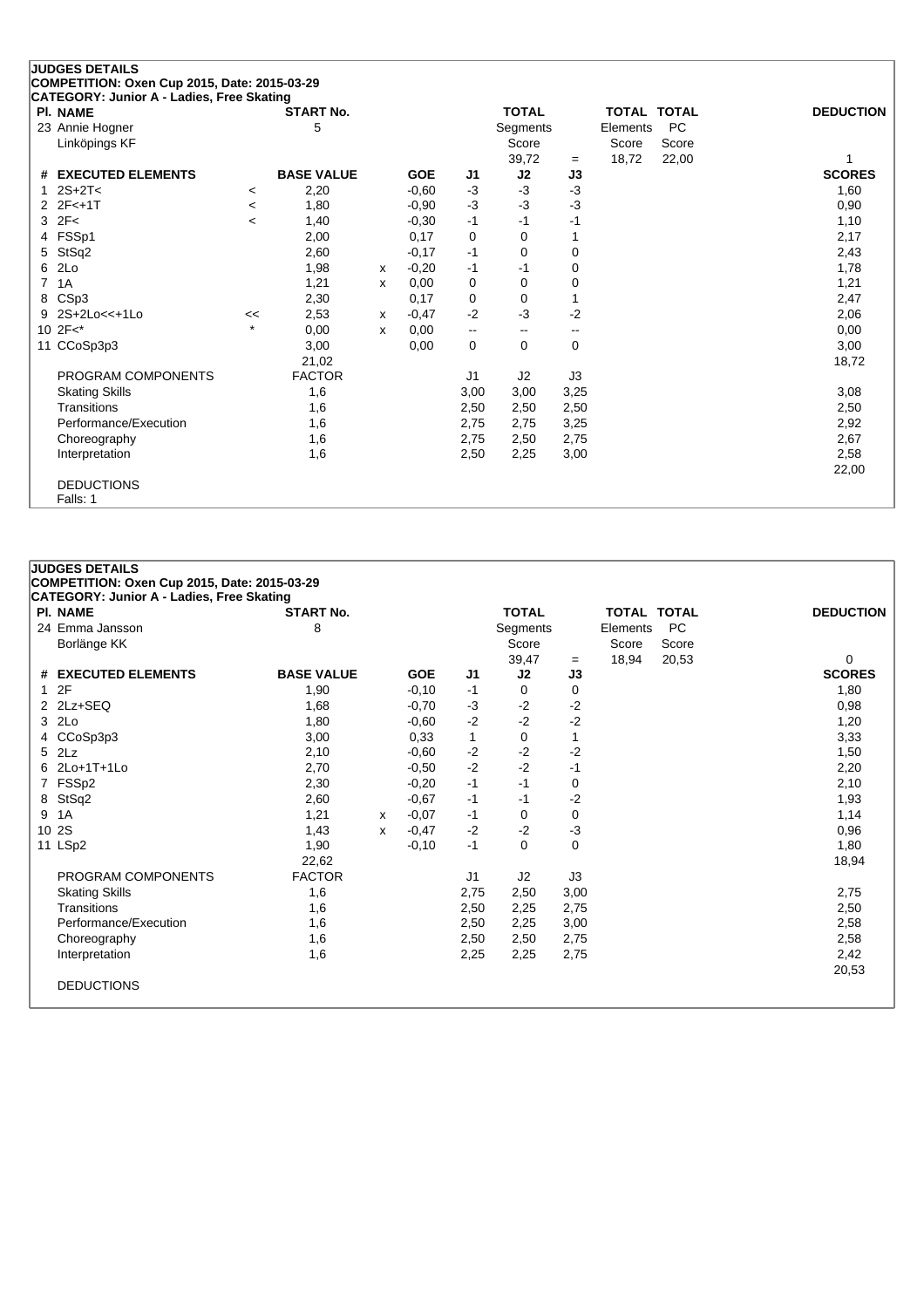#### **JUDGES DETAILS COMPETITION: Oxen Cup 2015, Date: 2015-03-29 CATEGORY: Junior A - Ladies, Free Skating**

|   | CATEGORT. JUINOI A - Laures, Free Skaulig<br><b>PI. NAME</b> |   | <b>START No.</b>  |   |            |                | <b>TOTAL</b> |      | <b>TOTAL TOTAL</b> |           | <b>DEDUCTION</b> |
|---|--------------------------------------------------------------|---|-------------------|---|------------|----------------|--------------|------|--------------------|-----------|------------------|
|   | 25 Filippa Thorell                                           |   | 2                 |   |            |                | Segments     |      | Elements           | <b>PC</b> |                  |
|   | Borås KK                                                     |   |                   |   |            |                | Score        |      | Score              | Score     |                  |
|   |                                                              |   |                   |   |            |                | 37,48        | $=$  | 17,95              | 20,53     |                  |
|   | # EXECUTED ELEMENTS                                          |   | <b>BASE VALUE</b> |   | <b>GOE</b> | J <sub>1</sub> | J2           | J3   |                    |           | <b>SCORES</b>    |
|   | 12Fe                                                         | e | 1,40              |   | $-0,90$    | $-3$           | -3           | $-3$ |                    |           | 0,50             |
|   | $2$ $2Lo$                                                    |   | 1,80              |   | 0,00       | 0              | 0            | 0    |                    |           | 1,80             |
|   | $3$ $2T+1T$                                                  |   | 1,70              |   | $-0,20$    | $-1$           | $-1$         | $-1$ |                    |           | 1,50             |
| 4 | 1A                                                           |   | 1,10              |   | 0,00       | 0              | 0            | 0    |                    |           | 1,10             |
| 5 | StSq2                                                        |   | 2,60              |   | $-0,33$    | -1             | 0            | -1   |                    |           | 2,27             |
|   | 6 FCCoSp2p1                                                  |   | 1,40              |   | $-0,40$    | $-2$           | -1           | -1   |                    |           | 1,00             |
|   | 7 2Lo+1Lo                                                    |   | 2,53              | х | 0,00       | 0              | 0            | 0    |                    |           | 2,53             |
|   | 8 2S+1A+SEQ                                                  |   | 2,11              | x | $-0,13$    | -1             | $-1$         | 0    |                    |           | 1,98             |
|   | 9 SSp2                                                       |   | 1,60              |   | 0,17       | 0              | 1            | 0    |                    |           | 1,77             |
|   | 10 2S                                                        |   | 1,43              | x | $-0,13$    | $-1$           | $-1$         | 0    |                    |           | 1,30             |
|   | 11 CCoSp3p2                                                  |   | 2,50              |   | $-0,30$    | $-1$           | $-1$         | $-1$ |                    |           | 2,20             |
|   |                                                              |   | 20,17             |   |            |                |              |      |                    |           | 17,95            |
|   | PROGRAM COMPONENTS                                           |   | <b>FACTOR</b>     |   |            | J <sub>1</sub> | J2           | J3   |                    |           |                  |
|   | <b>Skating Skills</b>                                        |   | 1,6               |   |            | 2,75           | 2,75         | 2,50 |                    |           | 2,67             |
|   | Transitions                                                  |   | 1,6               |   |            | 2,25           | 2,25         | 2,25 |                    |           | 2,25             |
|   | Performance/Execution                                        |   | 1,6               |   |            | 3,00           | 2,75         | 2,75 |                    |           | 2,83             |
|   | Choreography                                                 |   | 1,6               |   |            | 2,50           | 2,50         | 2,50 |                    |           | 2,50             |
|   | Interpretation                                               |   | 1,6               |   |            | 2,50           | 2,50         | 2,75 |                    |           | 2,58             |
|   |                                                              |   |                   |   |            |                |              |      |                    |           | 20,53            |
|   | <b>DEDUCTIONS</b>                                            |   |                   |   |            |                |              |      |                    |           |                  |
|   | Falls: 1                                                     |   |                   |   |            |                |              |      |                    |           |                  |

#### **JUDGES DETAILS COMPETITION: Oxen Cup 2015, Date: 2015-03-29 CATEGORY: Junior A - Ladies, Free Skating Pl. NAME START No. TOTAL TOTAL TOTAL DEDUCTION** 26 Felicia Willman 3 Segments Elements PC Score Score Score 34,79 = 14,59 21,20 1<br> **J2 J3** SCORES **# EXECUTED ELEMENTS BASE VALUE GOE J1 J2 J3 SCORES** 1 2S+1Lo<+2S<< << 2,10 -0,53 -3 -3 -2 1,57 2 2Lo+2T<< << 2,20 -0,90 -3 -3 -3 1,30 3 2F 1,90 0,00 0 0 0 1,90 4 CCoSp3p1 2,00 -0,20 -1 0 -1 1,80 5 FSSp1 2,00 -0,80 -3 -2 -3 1,20 6 1A+1A+SEQ 1,76 0,07 0 0 1 1,83 7 1Lo 0,55 <sup>x</sup> -0,30 -3 -3 -3 0,25 8 1F 0,55 <sup>x</sup> -0,30 -3 -3 -3 0,25 9 1Lz ! 0,66 <sup>x</sup> -0,10 -1 -1 -1 0,56 10 StSq2 2,60 -0,17 0 -1 0 2,43 11 LSp1 1,50 0,00 0 0 0 1,50 17,82 14,59 PROGRAM COMPONENTS FACTOR J1 J2 J3 Skating Skills 1,6 3,25 2,50 3,00 2,92 Transitions 1,6 2,75 2,00 2,25 2,33 Performance/Execution 1,6 3,00 2,25 2,75 2,67 Choreography 1,6 3,00 2,75 2,50 2,75 2,75 Interpretation 1,6 2,75 2,50 2,50 2,58 21,20 DEDUCTIONS Falls: 1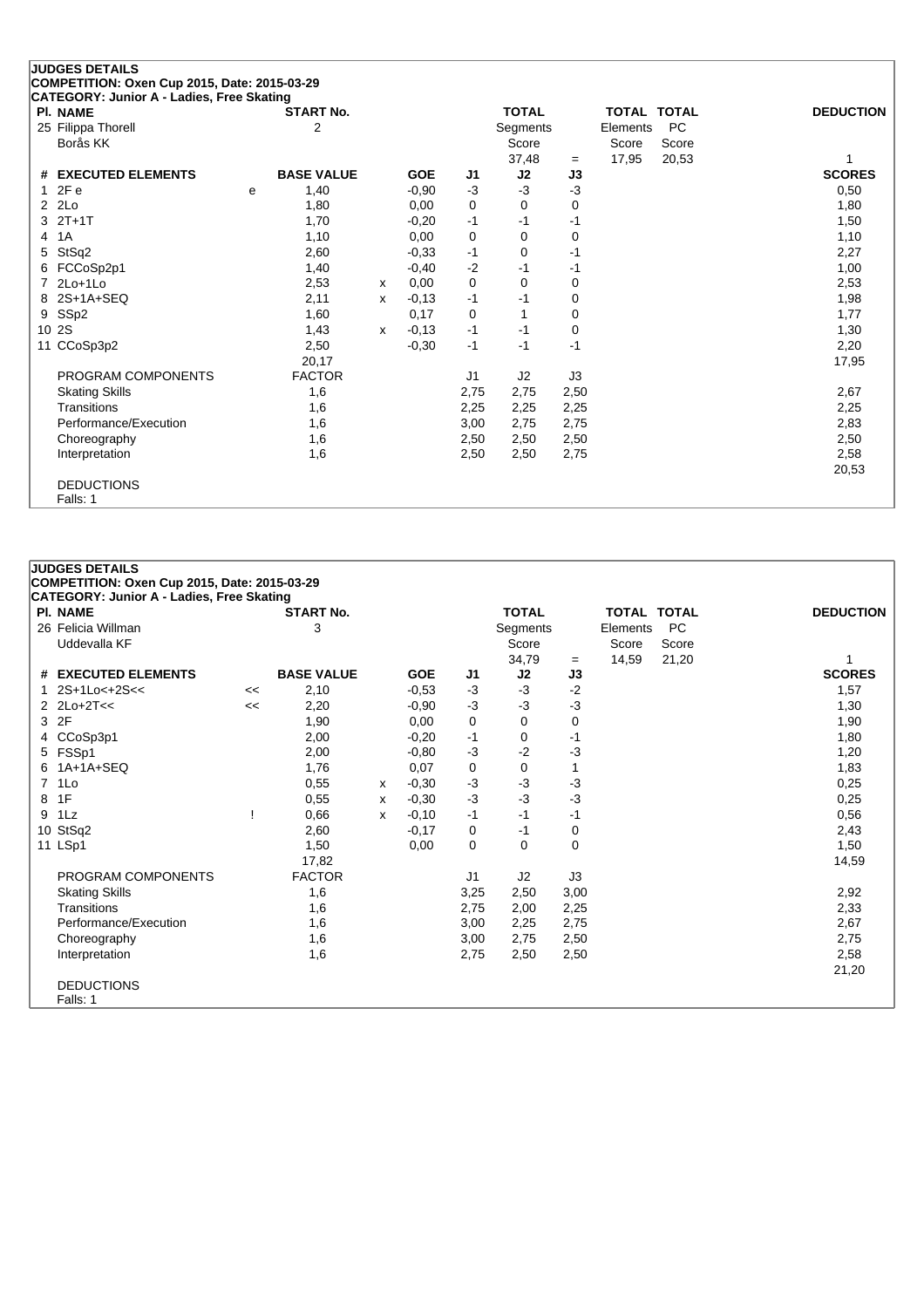#### **JUDGES DETAILS COMPETITION: Oxen Cup 2015, Date: 2015-03-29 CATEGORY: Junior A - Ladies, Free Skating Pl. NAME START No. TOTAL TOTAL TOTAL DEDUCTION** 27 Jennifer Olsson 27 Jennifer Olsson 27 Jennifer Olsson 27 Jennifer Olsson 20 10 Tibro KK Score Score Score Score Score Score Score Score Score Score Score Score Score Score Score Score Score  $34,45 = 14,51 \quad 20,94$ **# EXECUTED ELEMENTS BASE VALUE GOE J1 J2 J3 SCORES** 1 2Lo 1,80 -0,20 -1 -1 0 1,60 2 1Lz+1T ! 1,00 -0,10 -1 -1 -1 0,90 3 FCSpB 1,60 -0,30 -1 -1 -1 1,30 4 2F+1T+1Lo 2,80 -0,80 -3 -3 -2 2,00 5 2S+1A+SEQ 1,92 -0,33 -2 -2 -1 1,59  $6$  1F  $0,50$   $0,00$   $0$   $0$   $0$   $0$   $0$   $0$   $0$   $0,50$ 7 StSq1 1,80 -0,30 -1 -2 0 1,50 8 2Lz ! 2,31 <sup>x</sup> -0,30 -1 -1 -1 2,01 9 CCoSp2pB 1,20 -0,10 0 0 -1 1,10 10 1A 1,21 <sup>x</sup> -0,60 -3 -3 -3 0,61 11 LSp1 1,50 -0,10 -1 0 0 1,40 17,64 14,51 PROGRAM COMPONENTS FACTOR U1 J2 J3 Skating Skills 1,6 3,25 2,50 3,25 3,00 Transitions 1,6 2,50 2,00 2,75 2,42 Performance/Execution 1,6 2,75 2,25 2,75 2,58

Choreography 1,6 2,75 2,50 2,75 2,50 2,75 2,67 2,42<br>
Interpretation 1,6 2,50 2,25 2,50 Interpretation 1,6 2,50 2,25 2,50 2,42

20,94

DEDUCTIONS

Falls: 1

|   | CATEGORY: Junior A - Ladies, Free Skating<br><b>PI. NAME</b> |                          | <b>START No.</b>  |   |                 |                          | <b>TOTAL</b>             |                          | <b>TOTAL TOTAL</b> |           | <b>DEDUCTION</b>   |
|---|--------------------------------------------------------------|--------------------------|-------------------|---|-----------------|--------------------------|--------------------------|--------------------------|--------------------|-----------|--------------------|
|   | 28 Sara Englund                                              |                          | 1                 |   |                 |                          | Segments                 |                          | Elements           | <b>PC</b> |                    |
|   | Linköpings KF                                                |                          |                   |   |                 |                          | Score                    |                          | Score              | Score     |                    |
|   | # EXECUTED ELEMENTS                                          |                          | <b>BASE VALUE</b> |   | <b>GOE</b>      | J1                       | 33,29<br>J2              | $=$<br>J3                | 14,76              | 18,53     | 0<br><b>SCORES</b> |
|   | 1 $2Lz$ e                                                    |                          | 1,50              |   | $-0.80$         | $-3$                     | $-3$                     | $-2$                     |                    |           | 0,70               |
|   | 2 2F+2Lo<+Lo                                                 | е                        |                   |   |                 | $-2$                     | $-2$                     | $-3$                     |                    |           |                    |
|   | 3 SSp1                                                       | $\overline{\phantom{a}}$ | 3,20<br>1,30      |   | $-0,70$<br>0,00 | $\mathbf 0$              | $\mathbf 0$              | 0                        |                    |           | 2,50<br>1,30       |
|   | 4 StSq1                                                      |                          | 1,80              |   | $-0,20$         |                          | -1                       | 0                        |                    |           | 1,60               |
| 5 | 1A                                                           |                          | 1,10              |   | 0,00            | -1<br>0                  | $\mathbf 0$              | 0                        |                    |           | 1,10               |
| 6 | FSSp1                                                        |                          | 2,00              |   | $-0.50$         | $-2$                     | -1                       | $-2$                     |                    |           | 1,50               |
|   | 7 2F<+1Lo                                                    |                          |                   |   | $-0.50$         | $-2$                     | $-2$                     | $-1$                     |                    |           |                    |
|   |                                                              | $\,<\,$                  | 2,09              | х |                 |                          |                          |                          |                    |           | 1,59               |
|   | 8 2S<br>$9$ $2T+1T$                                          |                          | 1,43              | x | $-0,13$         | $-1$                     | $-1$<br>$-1$             | 0                        |                    |           | 1,30               |
|   |                                                              |                          | 1,87              | х | $-0,13$         | $-1$                     |                          | 0                        |                    |           | 1,74               |
|   | 10 2S                                                        |                          | 1,43              | x | 0,00            | 0                        | 0                        | 0                        |                    |           | 1,43               |
|   | 11 CCoSp                                                     |                          | 0,00              |   | 0,00            | $\overline{\phantom{a}}$ | $\overline{\phantom{a}}$ | $\overline{\phantom{a}}$ |                    |           | 0,00               |
|   |                                                              |                          | 17,72             |   |                 |                          |                          |                          |                    |           | 14,76              |
|   | PROGRAM COMPONENTS                                           |                          | <b>FACTOR</b>     |   |                 | J <sub>1</sub>           | J <sub>2</sub>           | J3                       |                    |           |                    |
|   | <b>Skating Skills</b>                                        |                          | 1,6               |   |                 | 2,75                     | 2,50                     | 2,75                     |                    |           | 2,67               |
|   | Transitions                                                  |                          | 1,6               |   |                 | 2,25                     | 2,00                     | 2,50                     |                    |           | 2,25               |
|   | Performance/Execution                                        |                          | 1,6               |   |                 | 2,50                     | 2,25                     | 2,25                     |                    |           | 2,33               |
|   | Choreography                                                 |                          | 1,6               |   |                 | 2,50                     | 2,00                     | 2,50                     |                    |           | 2,33               |
|   | Interpretation                                               |                          | 1,6               |   |                 | 2,00                     | 1,75                     | 2,25                     |                    |           | 2,00               |
|   |                                                              |                          |                   |   |                 |                          |                          |                          |                    |           | 18,53              |